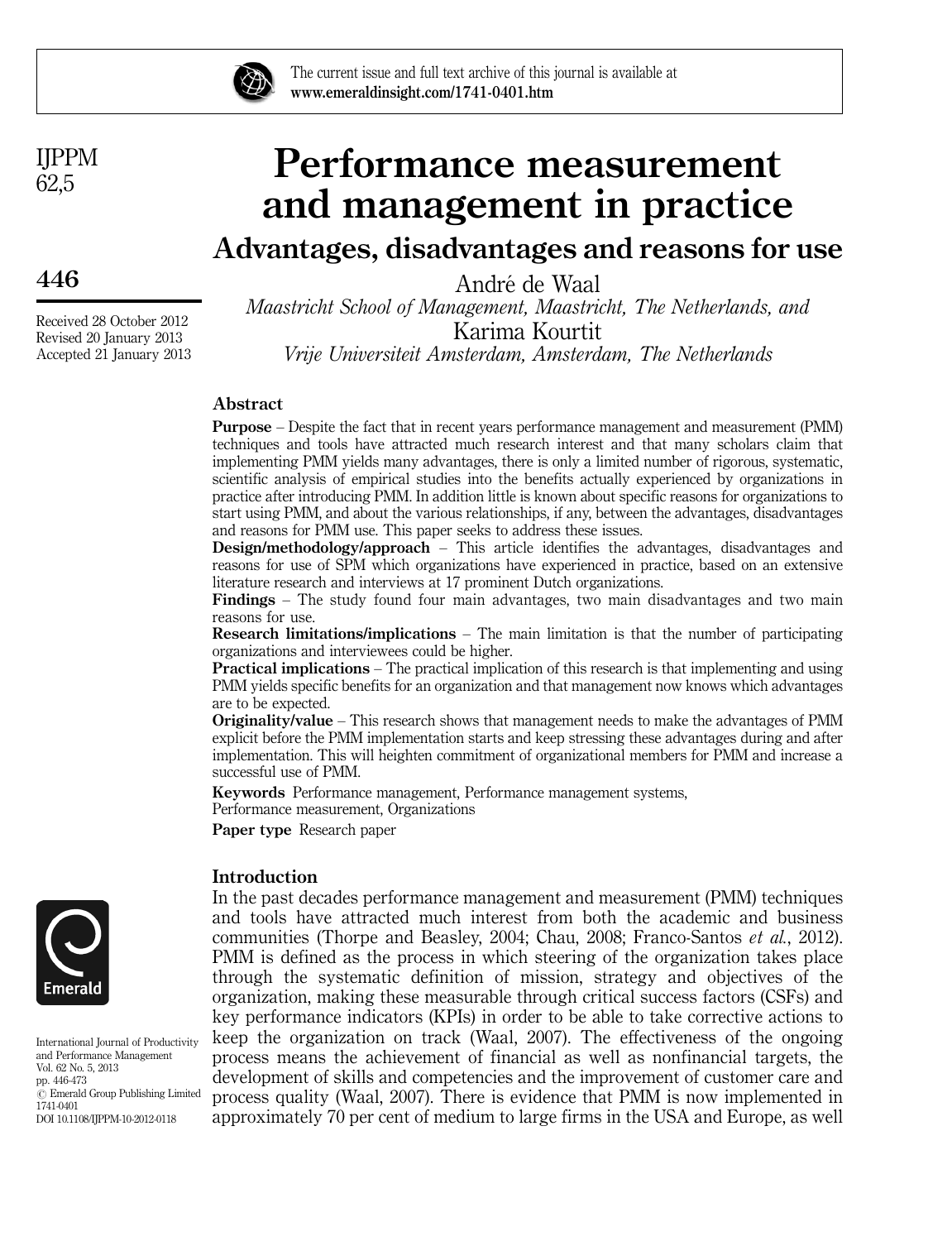as in many governmental departments (Silk, 1998; Marr and Neely, 2003; Rigby, 2001; PMM in practiceWilliams, 2001; Speckbacher *et al.*, 2003; Neely *et al.*, 2004; Marr *et al.*, 2004).

The reason for many organizations to implement PMM is that it is considered to be a means to gain competitive advantage and to continuously react and adapt to external changes (Chau, 2008; Cocca and Alberti, 2010). Specifically, organizations use PMM to create a consistent understanding of the business strategy by translating this strategy in a set of performance measures (Brewer and Speh, 2000) in the form of CSFs and KPIs. These CSFs and KPIs provide qualitative and quantative descriptions of important elements of the business strategies in which firms have to excel in order to be successful (Melkers and Willoughby, 2005). When then setting SMART goals (goals setting) and budgets for the KPIs, people become clearly aware of what is expected from them. Locke and Latham (2002) emphasize the need of setting clear goals. Their goal-setting theory focuses on the core properties of an effective goal and they state that in goal setting, specific difficult goals will lead to increased performance. According to goal setting, performance will be better if clear goals are set systematically, if these goals are sufficiently difficult and therefore challenging, and if frequent and specific feedback is given on the degree to which goals are attained (Algera et al., 1997; Fowler, 2003). Goal setting requires that employees are competent and committed, i.e. that they feel able and willing to participate in achieving the organization's goals ( Jansen, 2004).

However, Robinson (2004) mentions that little is actually known about the specific reasons that organizations have for implementing PMM and how these reasons relate to the (expected) advantages and disadvantages of PMM. Thus, the question, however, is whether the use of PMM has actually increased organizational performance in business practice. As Bourne et al. (2010) state: "Performance measurement is at a crossroads. From an academic perspective, studies in the literature on the impact of performance measurement on business performance are inconsistent in their findings. This suggests that our understanding of this field is far from complete". Their statement is backed by Holloway (2009, p. 396) who argues: "few disciplines have answered the question voiced by many managers and demonstrated conclusively that performance management practices directly improve performance. Explaining the numerous and complex potential causal relationships in the overall production of organizational outputs and outcomes remains a major challenge to all concerned". Bourne *et al.* (2007) state that no single study will show the positive or negative impact of performance measurement on business performance, and that understanding of the impact will only develop over a number of studies that investigate the same issue using different techniques, in different contexts and using different approaches to performance measurement.

Various studies found or did not find proof that when PMM systems are being used daily it increases organizational results in the long run. There are many authors (Hronec, 1993; Lynch and Cross, 1995; Lingle and Schiemann, 1996, 1999; Kaplan and Norton, 1996; Rheem, 1996; Atkinson et al., 1997; Armstrong and Baron, 1998; Ahn, 2001; Lawson et al., 2003, 2004, 2005; Sandt et al., 2001; Ittner et al., 2003; Said et al., 2003; Waal and Coevert, 2007; Pinheiro de Lima et al., 2009) that contend that companies that have implemented PMM perform better than companies that do not use PMM. Waal *et al.* (2009) find that it is not enough for organizations to just implement PMM, they also have to make use of this system on a regular and structural basis. Azofraa et al. (2003) suggest a correlation between certain measures of the organizational performance measurement system and profitability in their case study of a Spanish subsidiary of a North American multinational company. Evans (2004) and Waal *et al.* (2009) specifically find a positive relation between the maturity of PMM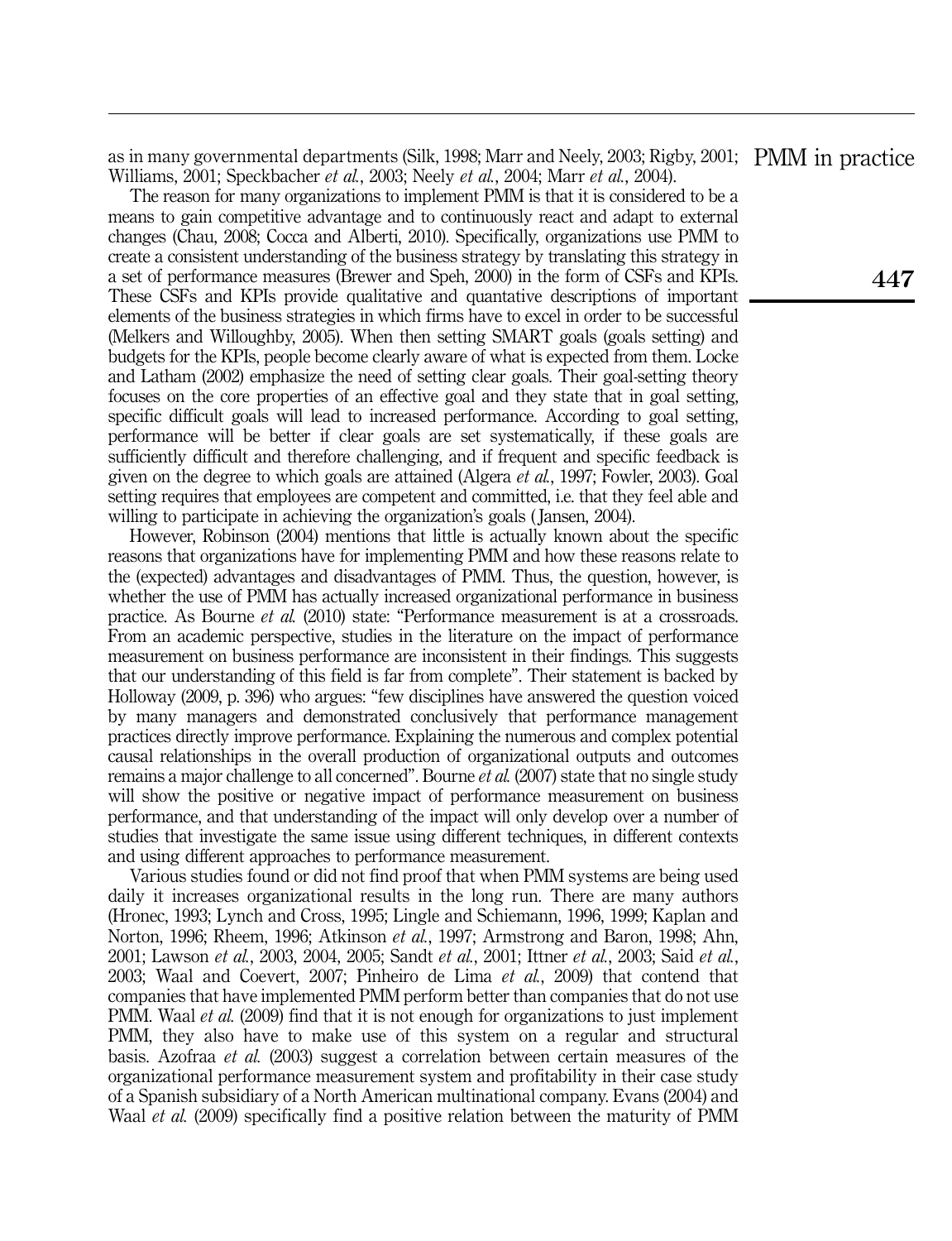systems and organizational results. Ukko *et al.* (2007) find that PMM can only support and not replace managers in leading people, and that the increased interactivity between management and the employees leads to higher organizational performance. Mausolff and Spence (2008), in their study of the effectiveness of PMM used in human services programmes, find a strong correlation between the quality of PMM and programme performance. Ukko (2009) shows that focusing on the performance measurement factors that have a significant positive effect at the operative level (i.e. the individual and team levels) will result in higher financial performance of the organization in the long run.

At the same time, there are also many researchers that report on organizations using PPM with mixed results (Abernethy and Lillis, 1995; Ittner and Larcker, 1995; Chenhall, 1997; Perera et al., 1997; Banker et al., 2000; Ittner et al., 2003; Kaynak, 2003; Said et al., 2003; Davis and Albright, 2004; Neely et al., 2004). Some of these authors even question whether PPM is useful for analysing and insuring future financial performance – or other achievement indicators – in organizations (Norreklit, 2000; Haas and Kleingeld, 1999). Ho and McKay (2002) note that organizations that have adopted PPM report varying degrees of success. Ittner and Larcker (1995, 1997) and Hoque (2003) also find little evidence of a significant impact from the use of nonfinancial performance measures on financial performance. Towley et al. (2003) describe a PMM implementation in the Provincial Government of Alberta, Canada, where the initial enthusiasm of managers for the PMM initiative was replaced with scepticism and cynicism. Martinez and Kennerley (2005), while researching a British energy supplier, find both positive internal effects of PMM (better people management, higher organizational capabilities, better organizational behaviour and higher operational performance) and negative effects of PMM (more bureaucracy, unclear designed performance indicators). Thus there is inconclusive empirical evidence about the advantages, or for that matter the disadvantages, that organizations may expect when implementing and using PMM (Bourne et al., 2000, 2003; Davis and Albright, 2004; Ittner, 2008; Ittner and Larcker, 1997; Holloway, 1999; Marchand and Raymond, 2008; Neely, 2005; Neely and Austin, 2000; Neely and Bourne, 2000; Neely *et al.*, 2004). The reason for this might be that many factors and their effects must be taken into account which makes the study of PMM use and impact complicated (Neely et al., 2004; Marchand and Raymond, 2008).

This paper attempts to fill this gap in the academic literature by providing answers, based on empirical research – by means of direct observation and experience data (empirical results that supported the hypotheses) from organizations – using a combination of quantitative and qualitative approaches to analysis- to the following research questions: What are reasons for implementing PMM? What are advantages and disadvantages of PMM in business practice? What are the relations between these advantages, disadvantages and reasons for implementation? In this respect advantages and disadvantages are defined as the respective positive and negative results that organizations experience from implementing and using PMM. The reasons for use are defined as the positive results that organizations expect from the use of PMM. This paper explicitly does not examining the conditions under which PMM is successful or not, this is a topic for future research.

The paper is organized as follows. The advantages, disadvantages and reasons for PMM use, as found in the literature, are described in the following section. In the same section the hypotheses are presented. The hypotheses were tested at 17 Dutch organizations and the results are discussed in the third section of the paper. Additional testing by using factor and multiple regression analyses is described and the results

448

IJPPM 62,5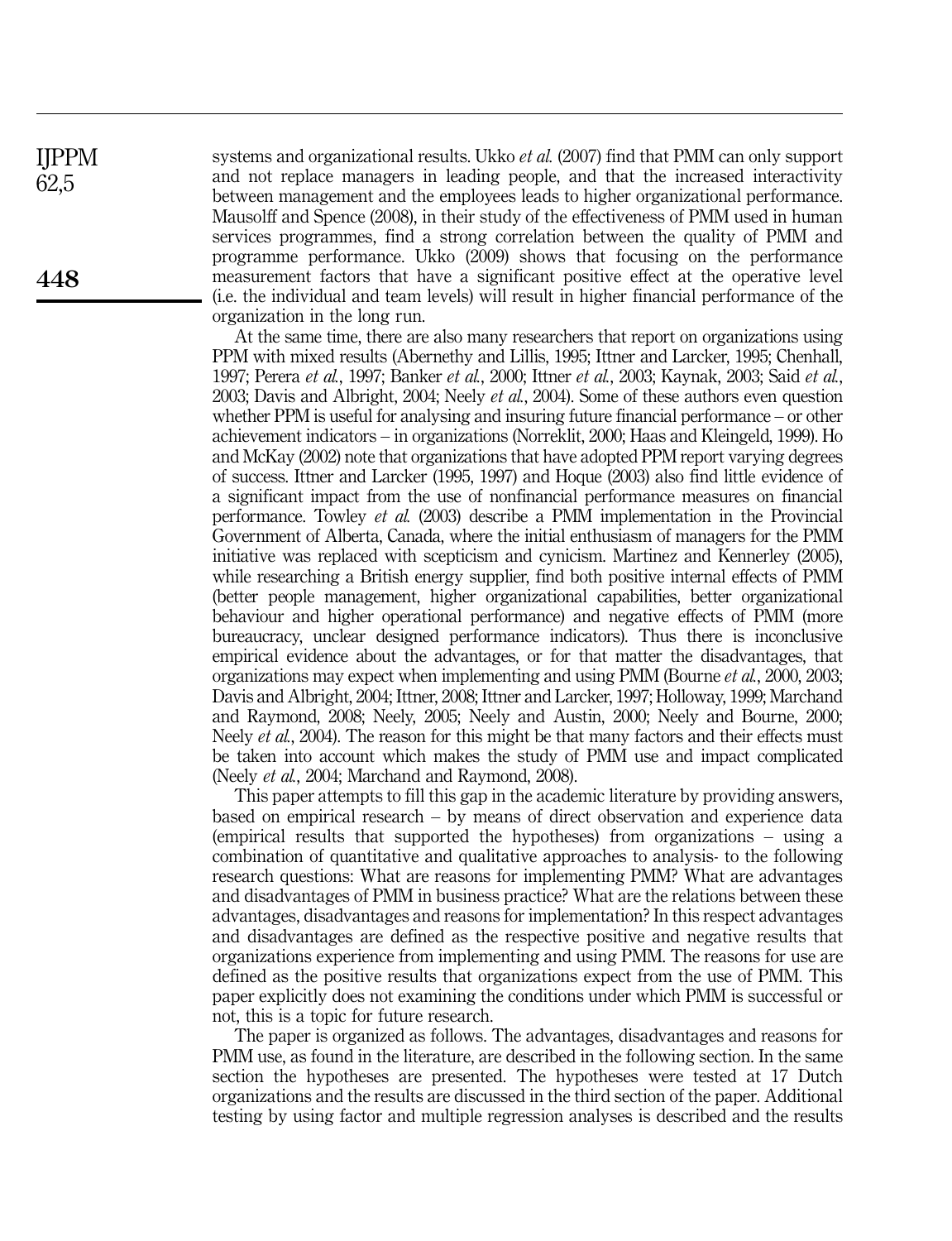are discussed in the fourth section. Finally, the last section provides a summary and a PMM in practicediscussion of the limitations of the research and topics for future research. The research described in this paper gives direction to academics in their research into the mechanisms of PMM. Once the benefits that can be expected of PMM use are known, researchers can focus on the actual mechanisms with which PMM yield benefits (Bourne et al., 2000, 2005; Franco-Santos *et al.*, 2012) as little is still known about this (Vakkuri and Meklin, 2000; Malina and Selto, 2001; Neely *et al.*, 2004). The research also has practical implications as it should help management to better manage expectations of PMM use. Because the relations between the reasons for use and accompanying advantages (and disadvantages) are now known, management can better evaluate whether their organization has obtained the most added value of its PMM system.

### PMM advantages, disadvantages and reasons for use

The main source of our research to identify PMM advantages, disadvantages and reasons for use consisted of academic and management publications discussing "real-world" experiences of organizations with PMM. A general search in academic and management databases (such as EBSCO, Science Direct, Emerald) and in the physical libraries of our institutes on the topic of PMM advantages and disadvantages initially yielded 5.625 matches. The following search phrases were used: advantages of performance management/measurement, disadvantages of performance management/measurement, reasons for performance management/measurement use, benefits of performance management/measurement and drawbacks of performance management/measurement. Most of the literature sources turned out to be either purely conceptual/theoretical or anecdotic in nature (Martinez et al., 2004). After narrowing down the search criteria exclusively to literature containing empirical academic research, and stipulating that the advantages and disadvantages should be mentioned in at least two empirical literature sources, only 28 sources remained [1]. From these sources, a list of three quantitative and 22 qualitative advantages, eight qualitative disadvantages and 41 reasons for PMM use was compiled (Kourtit and Waal, 2009). Appendix 1 summarizes the reasons for PMM use, PMM advantages and PMM disadvantages (in decreasing order of number of literature sources found), and lists the publications in which these were found.

## Development of hypotheses

Based on the literature review several hypotheses are be developed. The first thing to notice from the literature review is the abundance of advantages of PMM listed, while the disadvantages are in the minority. Therefore our first hypothesis is:

H<sub>1</sub>. The use of PMM yields more financial as well as nonfinancial advantages than disadvantages for an organization.

It is a reasonable assumption that the more certain advantages and disadvantages are mentioned in the literature, the more frequently they have been encountered during empirical research. This leads us to our second hypothesis:

H2. The literature accurately reflects the frequency of the advantages and disadvantages of PMM use as found in practice.

Many authors mention as a result of their studies multiple advantages, disadvantages and reasons for PMM use. It therefore can be assumed that some of these advantages,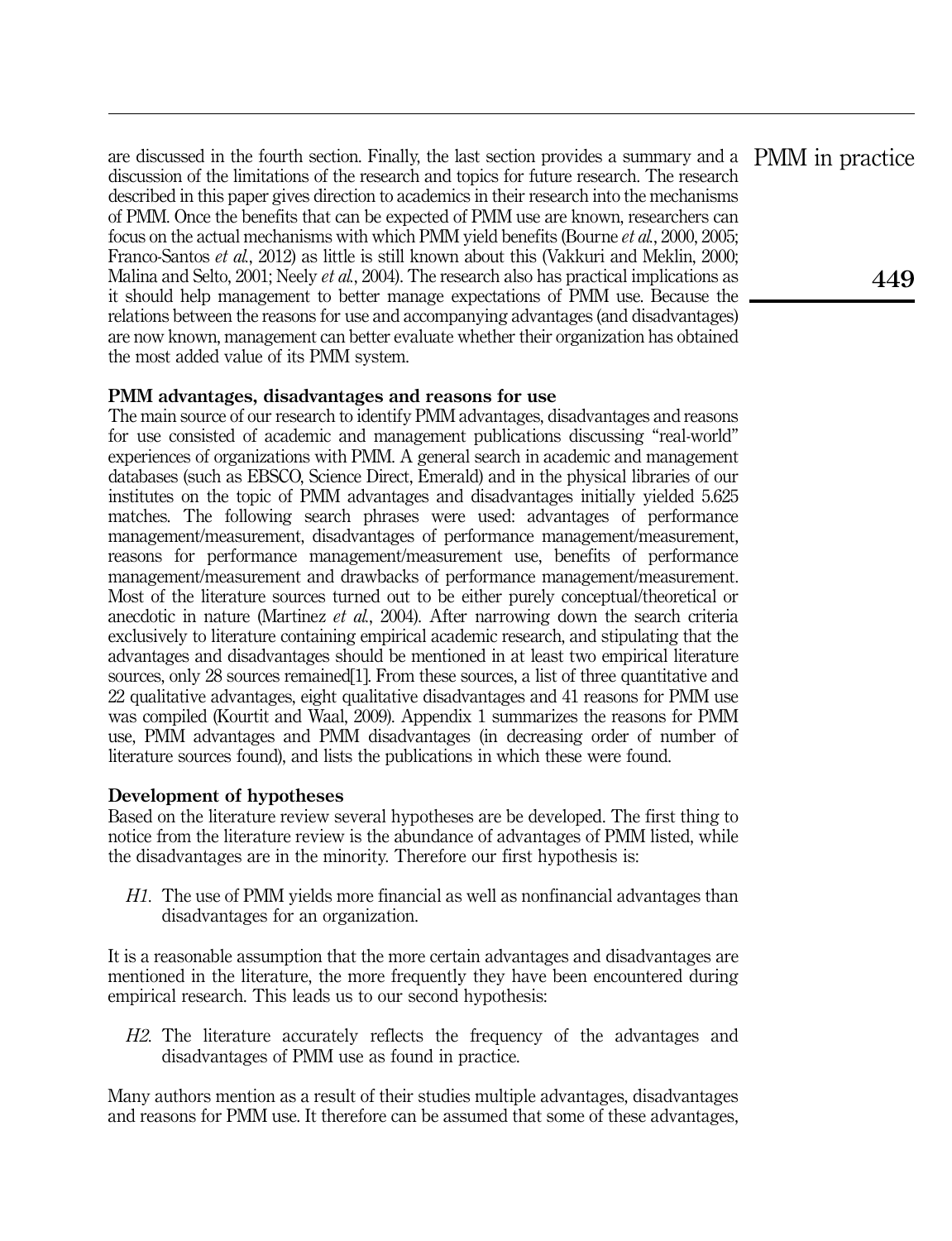IJPPM 62,5

450

disadvantages and reasons for PMM use appear together as they are logical consequences of each other. There are many performance models described in the literature that can be used as a means for categorizing the advantages, disadvantages and reasons (for instance see Medori and Steeple, 2000; Meng and Minogue, 2011; Neely et al., 1996; Sink and Tuttle, 1990; St-Pierre and Delisle, 2006). In this paper, the balanced scorecard (BSC) model of Kaplan and Norton (1996) is used. This is because the BSC is the most widely accepted PMM framework in the past decades and as such it has been used in many organizations and many people are familiar with it (Srimai et al., 2011; Taticchi et al., 2010). Traditionally, a BSC has four perspectives. The innovative (or learning) perspective measures how often an organization introduces new products, services or (production) techniques. In this way, the organization makes sure that it does not become complacent but continuously renews itself. Sometimes organizations include people aspects in this perspective. These are used to measure the well-being, commitment and competence of people in the organization. People aspects measure cultural qualities such as internal partnership, teamwork, knowledge sharing, as well as aggregate individual qualities such as leadership, competency and use of technology. The internal (or process) perspective measures the effectiveness of the processes by which the organization creates value. It follows the innovative perspective because innovation and people influence the ability of the organization to create value by implementing and managing effective processes. The contribution of innovative people to the ability of the organization to create value consists of implementing and managing effective processes. The internal business perspective measures how effective processes are. It precedes the customer perspective because efficient processes make it possible for an organization to stay or become more competitive. The customer perspective measures performance in terms of how the customer experiences the value created by the organization. It follows the internal business perspective, because efficient processes enable the organization to provide better service to its customers. The financial perspective measures the bottom line, such as growth, costs, return on investment and the other traditional measures of business performance. It follows the customer perspective because higher appreciation by the customers translates into higher financial results. It is the last of the four perspectives because it is a logical consequence of the other advantages as it is the final result of good, committed people, of implementing and operating effective processes, of the ability to renew and innovate and of the ability to create value for customers. In different organizations, the perspectives and the leading indicators can be different, but the idea of the BSC is to provide a "balanced" set of indicators that allows an organization to measure the cause and effect chain by which customer and shareholder value is created. If value is created by people working on and in processes to satisfy customers and to produce financial results, then managers must be able to measure and monitor all of these perspectives of value creation to effectively manage the business. By combining lagging and leading CSFs and KPIs, managers gain an understanding of where the organization is and where it is going. The "balanced" in the BSC can be found in several aspects: nonfinancial data complement financial data, leading information (customer and innovation data) complements lagging information (financial and internal data) and internal information (financial, internal and innovation data) complements external information (customer data) (Waal, 2007). To test to which category the identified advantages and disadvantages of PMM use belong, they have been categorized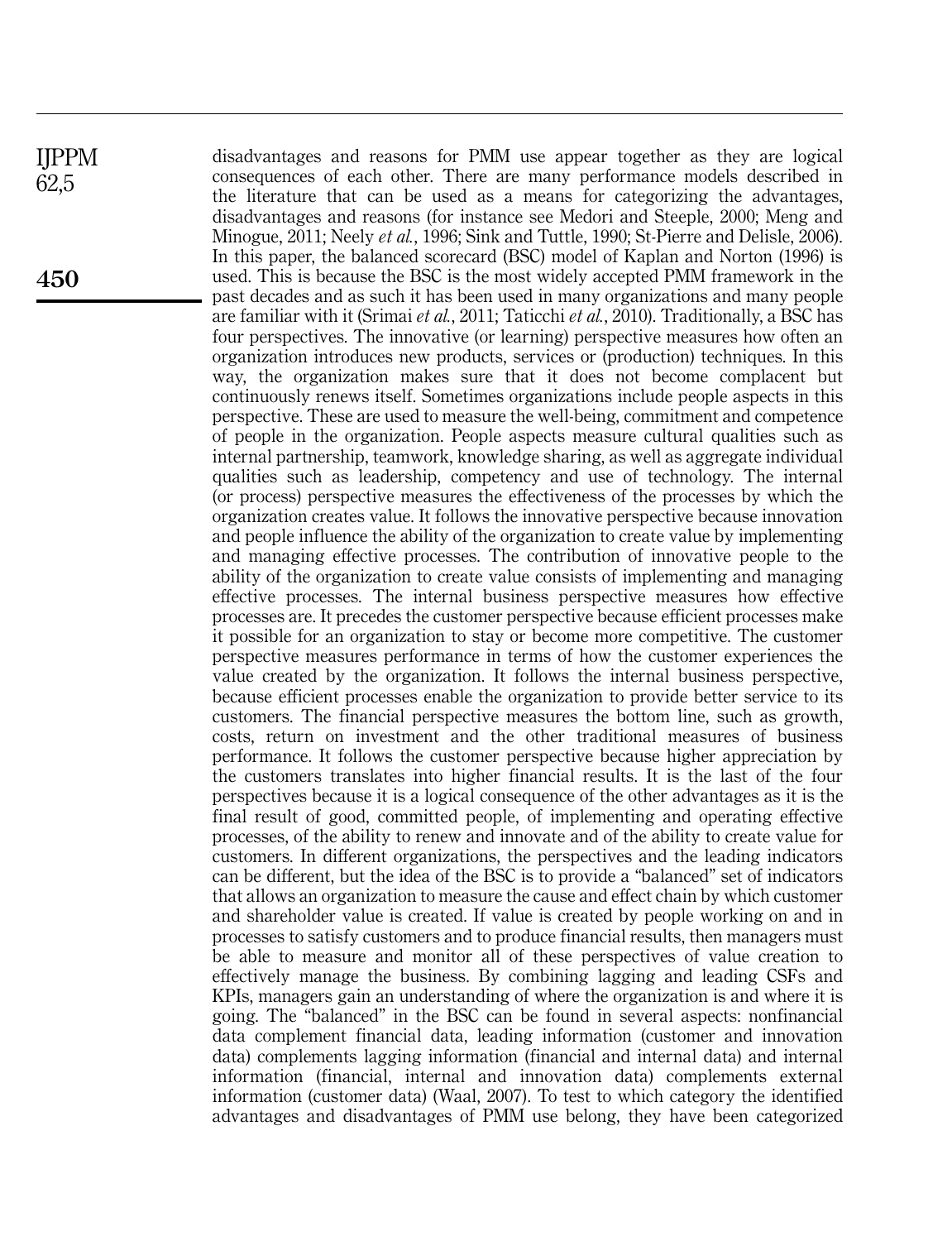in the four perspectives of the BSC, as depicted in Appendix 2[2]. Our third PMM in practicehypothesis is:

H3. The advantages and disadvantages of PMM appear grouped according to the four perspectives of the BSC.

Another assumption can be made based on the fact that authors mentioned multiple advantages, disadvantages and reasons for PMM use in their studies. It therefore can be assumed that some of these advantages, disadvantages and reasons for PMM use appear in conjunction. This leads to H4:

- H4a. Specific reasons for using PMM yield specific advantages (positive relationship) and disadvantages (negative relationship).
- H4b. Specific PMM advantages create specific disadvantages (negative relationship).
- H4c. Specific PMM advantages are a logical consequence of other advantages (positive relationship).

#### Research approach and results

To test the hypotheses, we interviewed employees and managers of 17 prominent Dutch organizations. As this study did not focus solely on the BSC but on all types of measurements tools, the more general term PMM was used during the research and the interviews. As the literature search did not yield a structured, validated survey to obtain information from organizations on the advantages, disadvantages and reasons for PMM use, a self-composed survey was used. The advantages, disadvantages and reasons for use identified in the literature were converted into statements and presented to the interviewees. For instance, the advantage "improvement in communication in the organization on the strategy" was translated into the following statement: "Since the implementation of performance management, we have noticed in the organisation that communication on the strategy has improved". The participating companies, predominantly from the profit sector, were selected on the basis of one criterion, namely whether they had implemented and used PMM. To determine the degree to which these organizations experienced advantages, disadvantages and reasons for use, the statements in the survey were formulated in such a manner that interviewees had to give a rating on a five-point Likert scale, varying from " $1 =$  not at all" (i.e. "we did not at all experience the (dis)advantage") to " $5 =$  very strong" (i.e. "we experienced the (dis)advantage very strongly"). The interviewees were also asked if they had experienced any quantitative disadvantages from the implementation and use of the PMM system in their organization, and what the reasons for their organization were to start using PMM. The survey was first tested at one company after which some small adjustments were made in the formulation of several questions. We used a Likert scale because we were asking the interviewees for the degree of (dis)advantage they experienced. Using a binary approach would have given them too much trouble in answering, as we found out during the test of the survey. In view of the nested nature of the data, we used a combination richness of quantitative and qualitative data collection. This mixed-methodology design included semi-structured in-depth interviews to seek deeper for new insights, and used to explore and explain themes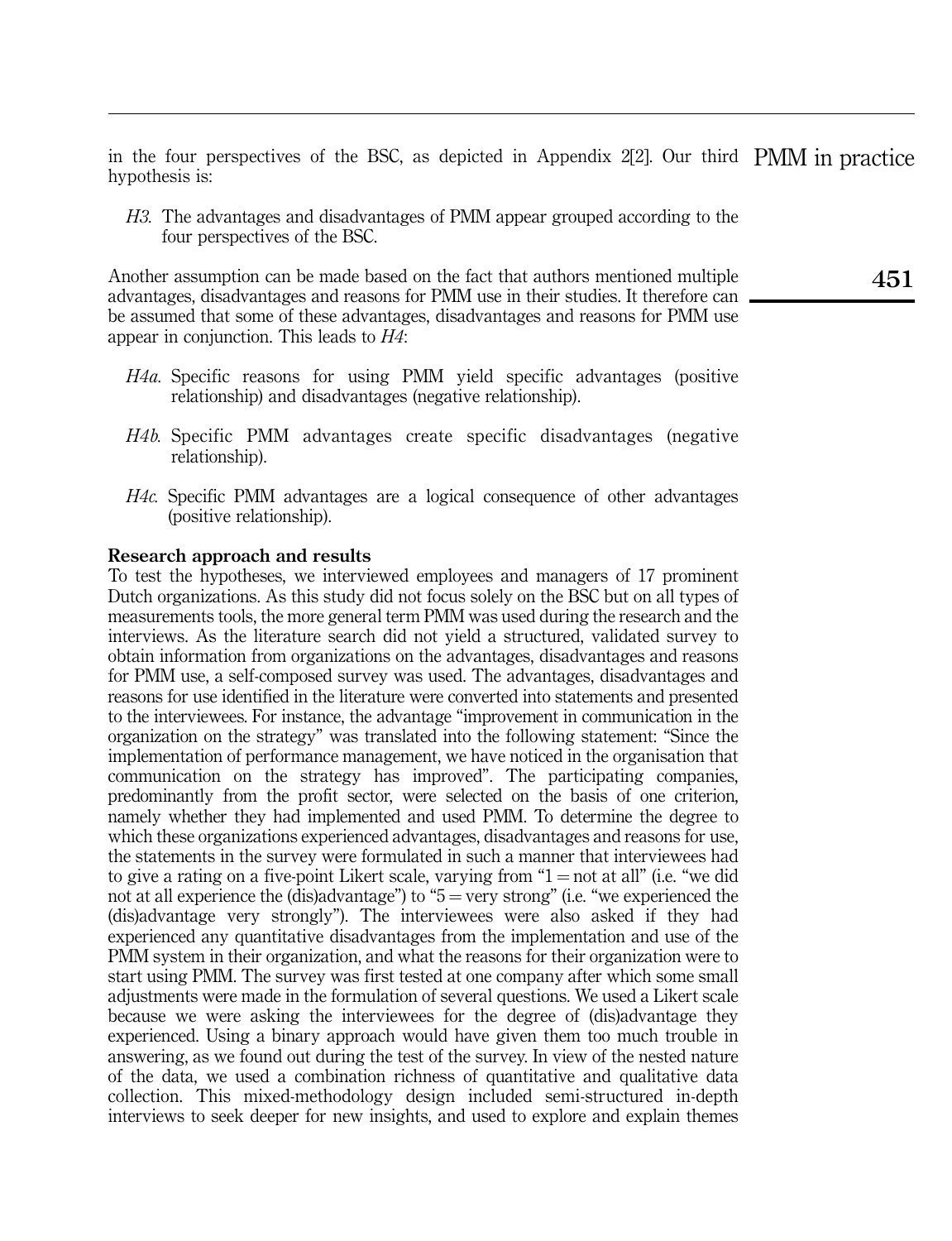which have emerged from the use of the questionnaire and to validate findings from the use of questionnaires (Wass and Wells, 1994; Healey and Rawlinson, 1994). This approach is often called a "conversation with a purpose" with the involvement of many closed questions i.e. yes-no answers and containing some open-ended questions (Robson, 1993). IJPPM 62,5

452

The research procedure was as follows. A letter was sent to a selected group of Dutch organizations inviting them to participate in the research. The organizations were chosen on the basis of previous contacts we had with them so we could get easy access. In total 52 people of 17 organizations were personally interviewed by the researchers. No selection of industries was made in order to heighten the chance of generalization of the research results. Appendix 3 provides information on the participating organizations and interviewees. The survey was not sent in advance to interviewees in order to increase the spontaneity of answers. This was because the research was more about getting to know interviewees' experiences with PMM than about getting "the correct answer". At the beginning of the interview, the two interviewers first gave a short introduction explaining the research objective, a definition of a PMM and the interview procedure. After that, the interviewees were asked to indicate to what degree they experienced a certain advantage or disadvantage from the PMM system, by choosing one of the five ratings and explaining their choice. The explanation was triggered by the question "Where do you notice that?", which we used to ask the interviewees for examples to illustrate and support their ratings. The interviewers were careful not to influence the interviewees in any way during the interview. They gave, for instance, no comments on the responses given by interviewees. This procedure minimized the risk of response bias. The interviewees also did not have the survey in front of them. After the interviews, the interview reports were sent to the interviewees for confirmation of their responses. After interviewees had approved the interview reports, the answers given were averaged for each company. As such, the research sample was 17 organizations. The question whether this sample is large enough for statistical analysis has been examined in a variety of studies over many years (e.g. Browne, 1968; Pennell, 1968; Velicer et al., 1982). However, currently there is no estimation for the adequate sample size for a factor analysis that is based on any statistical theory. Recommendations from different sources vary greatly. Examples are 3-20 times the number of variables used. In general, sample size depends on two criteria: the ratio of the number of variables to the number of factors, and the communality of the factors extracted. Communality is a value between 0 and 1, and represents the proportion of the total variance in the data that is extracted by the factor analysis. Hatcher (1994) recommended that the number of cases (organizations) should be the larger of five times the number of variables, or 100. Even more cases are needed when communalities are low and/or few variables load on each factor (Garson, 2008). Finally, Lawley and Maxwell (1971) suggested 51 more cases than the number of variables, to support  $\chi^2$  testing (in Garson, 2008).

#### Matching the literature with practice

Based on the interview results, it was evaluated which of the advantages and disadvantages of PMM as noted in the literature indeed occur in practice[3]. For this, a ranking has been made (Table I) of the advantages and disadvantages, both for the number of times an advantage or disadvantage was identified during the interviews (the more 4 and 5 ratings were given the more interviewees experienced the (dis)advantage strongly to very strongly, resulting in a high practice ranking) or in the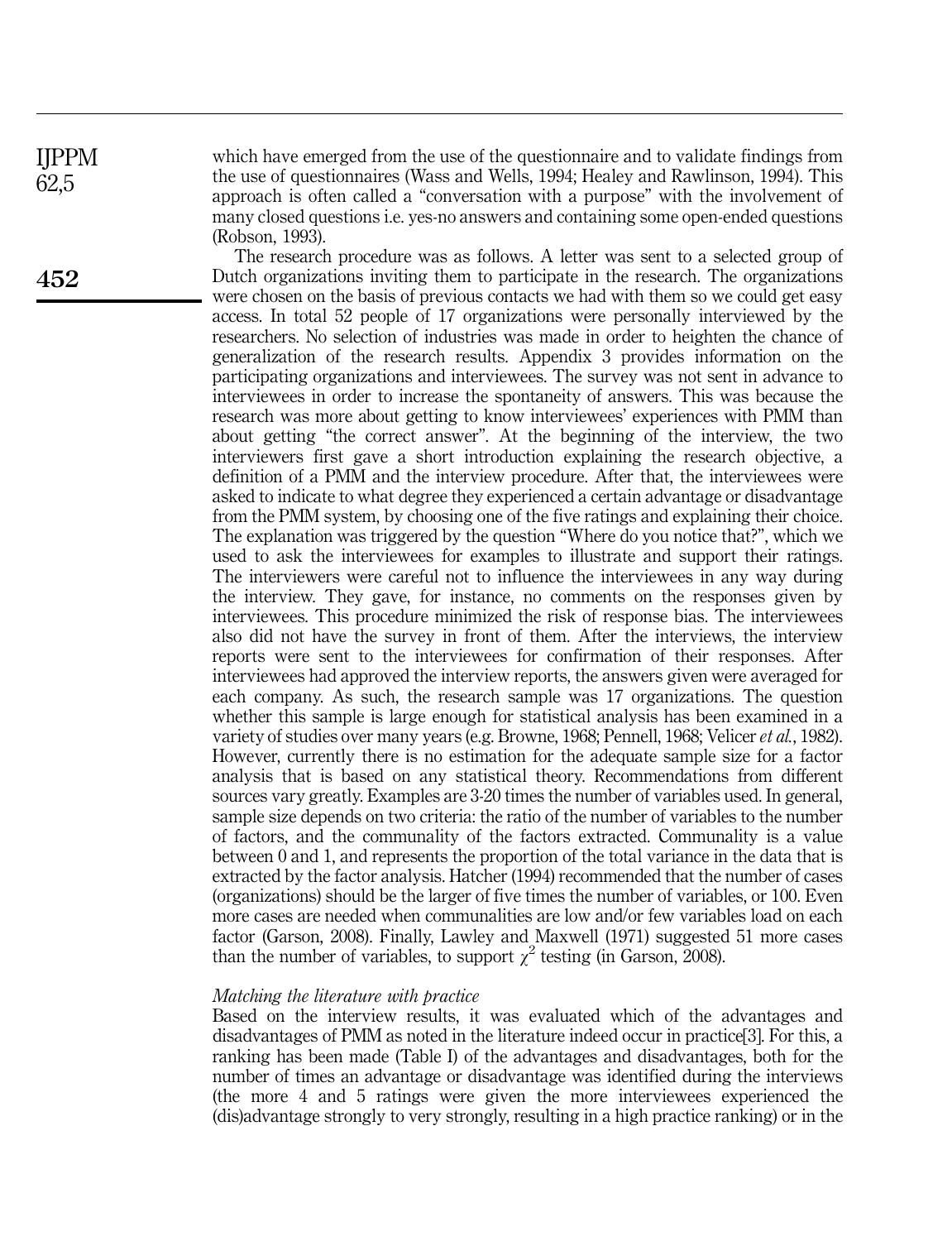|                                                                        | Practice<br>ranking | Literature<br>ranking   | PMM in practice |
|------------------------------------------------------------------------|---------------------|-------------------------|-----------------|
| Quantitative advantage                                                 |                     |                         |                 |
| Increase in profit                                                     | $1(65\%)^a$         | 1 <sup>b</sup>          |                 |
| Reduction in costs                                                     | $2(60\%)$           | $\overline{2}$          |                 |
| Increase in revenue                                                    | $3(31\%)$           | 1                       | 453             |
| Qualitative advantage                                                  |                     |                         |                 |
| Strengthened focus on what is important for the organization           | 1(87%)              | 3                       |                 |
| More focus on the achievement of results                               | 1(87%)              | 3                       |                 |
| Improvement of internal communication on the strategy                  | 2(85%)              | 1                       |                 |
| More effective management control                                      | 2(85%)              | 5                       |                 |
| Higher quality of performance information                              | $3(81\%)$           | 3                       |                 |
| Better achievement of organizational goals                             | $4(71\%)$           | $\overline{4}$          |                 |
| More clarity for organizational members about their roles and goals    |                     |                         |                 |
| to be achieved                                                         | 5(69%)              | 5                       |                 |
| Stronger process orientation                                           | 5(69%)              | 5                       |                 |
| Higher operational efficiency                                          | 6(63%)              | 4                       |                 |
| More clarity among people about their contribution towards achievement |                     |                         |                 |
| of the strategy and organizational goals                               | 6(63%)              | 4                       |                 |
| Better strategic planning process                                      | 7(62%)              | 5                       |                 |
| Better understanding of the strategy                                   | 8(58%)              | 4                       |                 |
| Improvement in the decision-making process                             | 8(58%)              | 4                       |                 |
| Improvement of management quality                                      | 9(54%)              | 4                       |                 |
| Better strategic alignment of organizational units                     | $10(52\%)$          | 3                       |                 |
| Higher personnel commitment to the organization                        | $10(52\%)$          | 4                       |                 |
| Higher quality of products and services                                | 11 $(48%)$          | 5                       |                 |
| More proactivity of organizational members                             | $12(44\%)$          | $\overline{4}$          |                 |
| Strengthened reputation of the organization as a quality firm          | 13 $(42\%)$         | $\overline{5}$          |                 |
| Higher employee satisfaction                                           | $15(19\%)$          | 5                       |                 |
| Qualitative disadvantage                                               |                     |                         |                 |
| There are too many performance indicators                              | 1(35%)              | 1                       |                 |
| There is not enough strategic information in the system                | $2(31\%)$           | 2                       |                 |
| It is too expensive and too bureaucratic                               | 3(19%)              | $\overline{\mathbf{2}}$ |                 |
| There is too much financial information                                | 4(17%)              | $\overline{2}$          |                 |
| The performance information is too aggregated                          | 5(15%)              | $\overline{2}$          |                 |
| It causes too much internal competition                                | 6 $(10\%)$          | $\overline{2}$          |                 |
| The performance indicators are too subjective and therefore unreliable | 7(2%)               | $\overline{2}$          | $T$ 11 T        |

Notes: <sup>a</sup>The percentage reflects the number of times a 4 or 5 ranking was given by respondents, divided by the total number of respondents; <sup>b</sup>based on the number of literature sources where an advantage/disadvantage was found, e.g. a shared position 1 means the same number of literature sources;  $1 =$  highest ranking, e.g. most given ranking of 4 and 5 by the interviewees (practice ranking), or most found literature sources (literature ranking)

Table I.

Matching the advantages and disadvantages occurring in practice with those mentioned in the literature

literature (found in many empirical literature sources means a high literature ranking). As can be seen in Table I, the practice ranking and the literature ranking do not fully match. This means that  $H2$ , cannot be fully accepted. Although basically all advantages, disadvantages and reasons for PMM use as identified in the literature are also found in practice, the frequency in which they are found, and therefore the ranking, is not the same. For the quantitative advantages, one advantage seen in the literature as being very important, "increase in revenue", hardly occurs directly in practice but is experienced as an indirect advantage. The emphasis of the PMM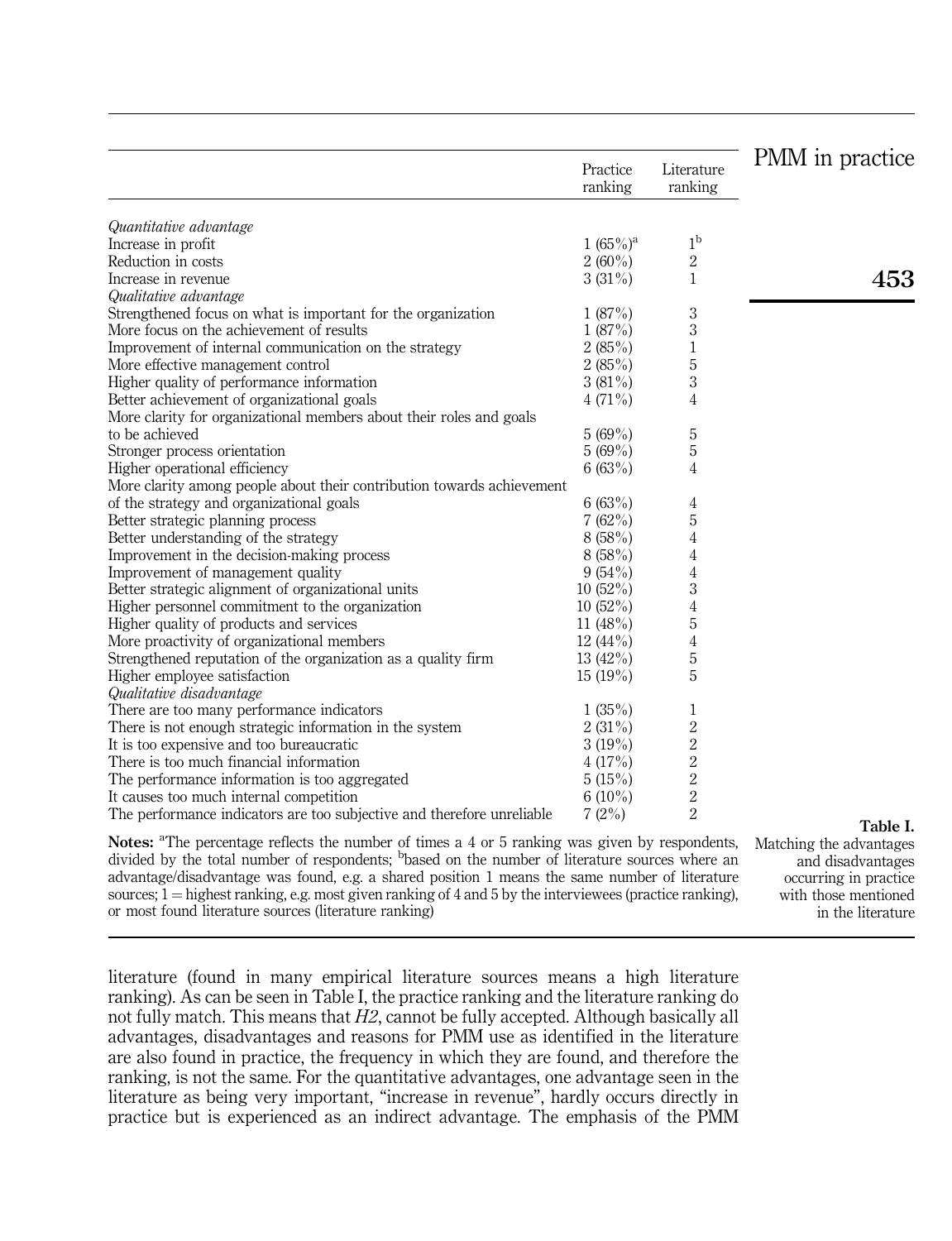system in the participating organizations seems to be on using the system for internal purposes, e.g. achieving cost reductions and thereby increasing profitability. Using PMM for improving external processes, such as sales and marketing, was not frequent or the results of this have not yet fully been noticed. Table I also shows that the participating organizations have used their PMM system to increase the goal and results orientation of the people in the organization, and to strengthen the control on this results achievement. Advantages such as closer collaboration and alignment between organizational units seemed to be of lesser importance. Finally, Table I reveals that the disadvantages, although not negligible, do not occur too often at the participating organizations. This means that H1, can be accepted.

#### Matching the PMM advantages and disadvantages with the BSC

To test H3, we used the "common factor analysis" (CFA) based on the Maximum Likelihood-method ( $n = 52$ ;  $p < 0.05$ ) as a multidimensional analytical tool, because the intention was to identify the main advantages, disadvantages and reasons for use, and to avoid a large amount of data. First, normality was verified through a Kolmogorov-Smirnov test, as was the quality of the factor analysis through a Bartlett's test and a Kaiser-Meyer-Olkin test. These tests all yielded satisfactory results. A Varimax rotation was applied, to secure less ambiguous conditions between factors and variables (Hair et al., 1998). Communalities reproduced the declared variance in the variable through the number of factors in the factor solution. Several variables with a communality below 0.3 were removed from the dataset. The factor analysis of the PMM advantages yielded four factors, as depicted in Table II.

Factor 1, higher results orientation (HRO), consists of variables which all have to do with a higher orientation of organizational members on achieving organizational results by using PMM. The organization experiences an increase in revenue and a decrease in cost, resulting in an increase in profit. The decrease in costs is specifically caused by higher operational efficiency, better management of the organization and more effective management control. The strengthened focus on what is important for the organization, coupled with the improvement in the decision making, considerably facilitates the achievement of organizational goals. Factor 2, better strategic clarity (BSC), consists of variables depicting advantages which are caused by PMM increasing clarity throughout the organization on the strategic goals to be achieved. PMM increases the understanding of organizational members of the strategy, by translating this strategy in tangible performance indicators at all organizational levels. This creates more insight for organizational members on the goals to be achieved and their role in this. Factor 3, higher people quality (HPQ), consists of variables depicting the increased quality of organizational members. Through PMM, people in the organization become more proactive, more committed to the organization, and more oriented on processes which help achieve organizational results. In addition, PMM aligns all organizational members towards achieving the strategy. Factor 4, higher organizational quality (HOQ), consists of variables which have to do with strengthening the organization's quality. PMM improves internal processes such as communication on the organization's strategy, performance information supply and strategic planning. As a result, employees are more satisfied, the quality of the products and services provided by the organization increases, contributing to a strengthened reputation of the firm as a quality organization.

The factor analysis of the PMM disadvantages yielded two factors, as depicted in Table III.

IJPPM 62,5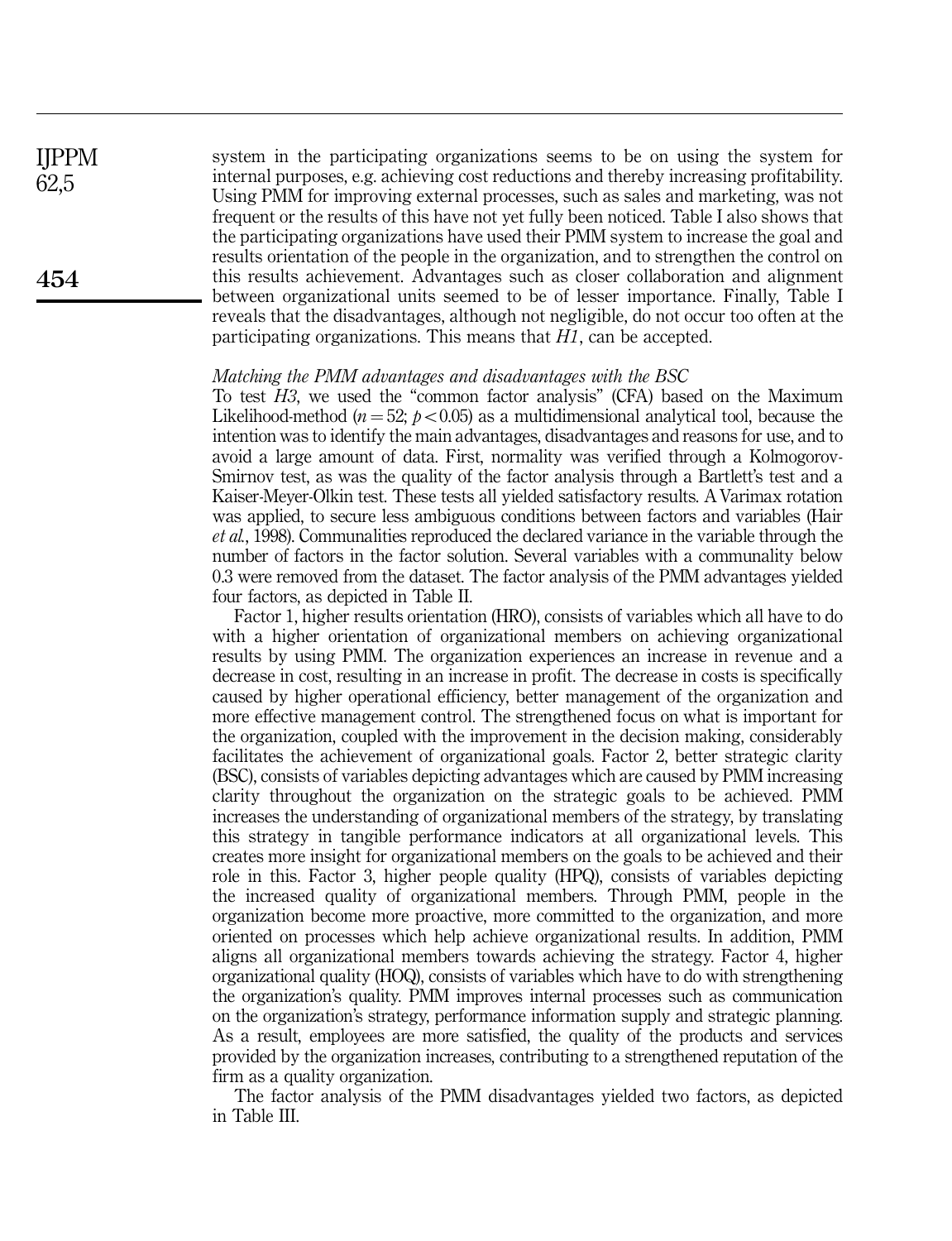| PMM advantages                                                                            | <b>BSC</b><br>perspective | (HRO)    | Factor 1 Factor 2 Factor 3<br>(BSC) | (HPQ)    | Factor 4<br>(HOQ) | PMM in practice                     |
|-------------------------------------------------------------------------------------------|---------------------------|----------|-------------------------------------|----------|-------------------|-------------------------------------|
| Increase in profit                                                                        | $_{\rm F}$                | 0.825    |                                     |          | $-0.295$          |                                     |
| Higher operational efficiency                                                             | I                         | 0.747    | $-0.174$                            |          | 0.182             |                                     |
| Improvement in the decision-making process                                                | I                         | 0.705    | 0.191                               | 0.269    | $-0.127$          |                                     |
| Improvement of management quality                                                         | I                         | 0.613    |                                     |          | 0.246             |                                     |
| Reduction in costs                                                                        | F                         | 0.610    |                                     | 0.126    |                   | 455                                 |
| More effective management control                                                         | I                         | 0.453    | 0.281                               | $-0.123$ | 0.275             |                                     |
| Increase in revenue                                                                       | ${\bf F}$                 | 0.353    | 0.207                               | 0.200    |                   |                                     |
| Better achievement of organizational goals<br>Strengthened focus on what is important for | F                         | 0.468    | 0.574                               |          |                   |                                     |
| the organization                                                                          | $\mathcal{C}$             | 0.477    | 0.390                               | $-0.608$ | 0.231             |                                     |
| More clarity among people about their<br>contribution towards achievement                 |                           |          |                                     |          |                   |                                     |
| of the strategy and organizational goals                                                  | $\mathbf{P}$              | $-0.127$ | 0.884                               | 0.189    | $-0.171$          |                                     |
| More focus on the achievement of results                                                  | $\rm F$                   | $-0.108$ | 0.659                               | $-0.226$ | 0.134             |                                     |
| Better understanding of the strategy                                                      | $\mathbf{P}$              | $-0.104$ | 0.642                               | 0.376    |                   |                                     |
| More clarity for organizational members                                                   |                           |          |                                     |          |                   |                                     |
| about their roles and goals to be achieved                                                | $\mathbf{P}$              |          | 0.560                               | $-0.140$ | 0.181             |                                     |
| More proactivity of organizational members                                                | $\mathbf{P}$              |          |                                     | 0.637    | 0.239             |                                     |
| Higher personnel commitment to the                                                        |                           |          |                                     |          |                   |                                     |
| organization                                                                              | $\mathbf{P}$              | 0.273    | 0.128                               | 0.613    | 0.161             |                                     |
| Stronger process orientation                                                              | I                         |          |                                     | 0.533    |                   |                                     |
| Better strategic alignment of organizational                                              |                           |          |                                     |          |                   |                                     |
| units                                                                                     | I                         | 0.324    | 0.216                               | 0.527    |                   |                                     |
| Improvement of internal communication                                                     |                           |          |                                     |          |                   |                                     |
| on the strategy                                                                           | Ι                         | $-0.122$ |                                     |          | 0.713             |                                     |
| Higher employee satisfaction                                                              | $\mathbf{P}$              | $-0.162$ | 0.211                               |          | 0.667             |                                     |
| Strengthened reputation of the organization as                                            |                           |          |                                     |          |                   |                                     |
| a quality firm                                                                            | C                         | 0.115    |                                     | 0.327    | 0.657             |                                     |
| Higher quality of products and services                                                   | $\mathcal{C}$             | 0.363    | $-0.126$                            | 0.157    | 0.530             |                                     |
| Better strategic planning process                                                         | I                         |          |                                     | 0.208    | 0.492             |                                     |
| Higher quality of performance information                                                 | I                         | 0.336    |                                     | $-0.105$ | 0.351             | Table II.<br>Common factor analysis |

Notes: BSC perspectives: F, financial; C, customer; I, internal; P, innovative/people

Common factor analysis of the PMM advantages

| PMM disadvantages                                           | <b>BSC</b><br>perspective | Factor 1<br>(BAS) | Factor 2<br>(LIQ) |
|-------------------------------------------------------------|---------------------------|-------------------|-------------------|
| It causes too much internal competition                     | D                         | 0.736             | $-0.215$          |
| There is too much financial information                     | F                         | 0.735             | 0.143             |
| It is too expensive and too bureaucratic                    | F                         | 0.700             |                   |
| There are too many performance indicators                   |                           |                   | 0.709             |
| The performance information is too aggregated               |                           |                   | 0.640             |
| There is not enough strategic information in the system     |                           |                   | 0.623             |
| The performance indicators are too subjective and therefore |                           |                   |                   |
| unreliable                                                  |                           | 0.435             | 0.541             |

Factor 1, badly aligned system (BAS), consists of variables showing that the implemented PMM system does not have the right fit with the organization. It contains too much financial information so it does not give a balanced view of the organization's performance. It is also too voluminous, making it too expensive and bureaucratic. In addition, the system encourages the wrong type of behaviour in people as peer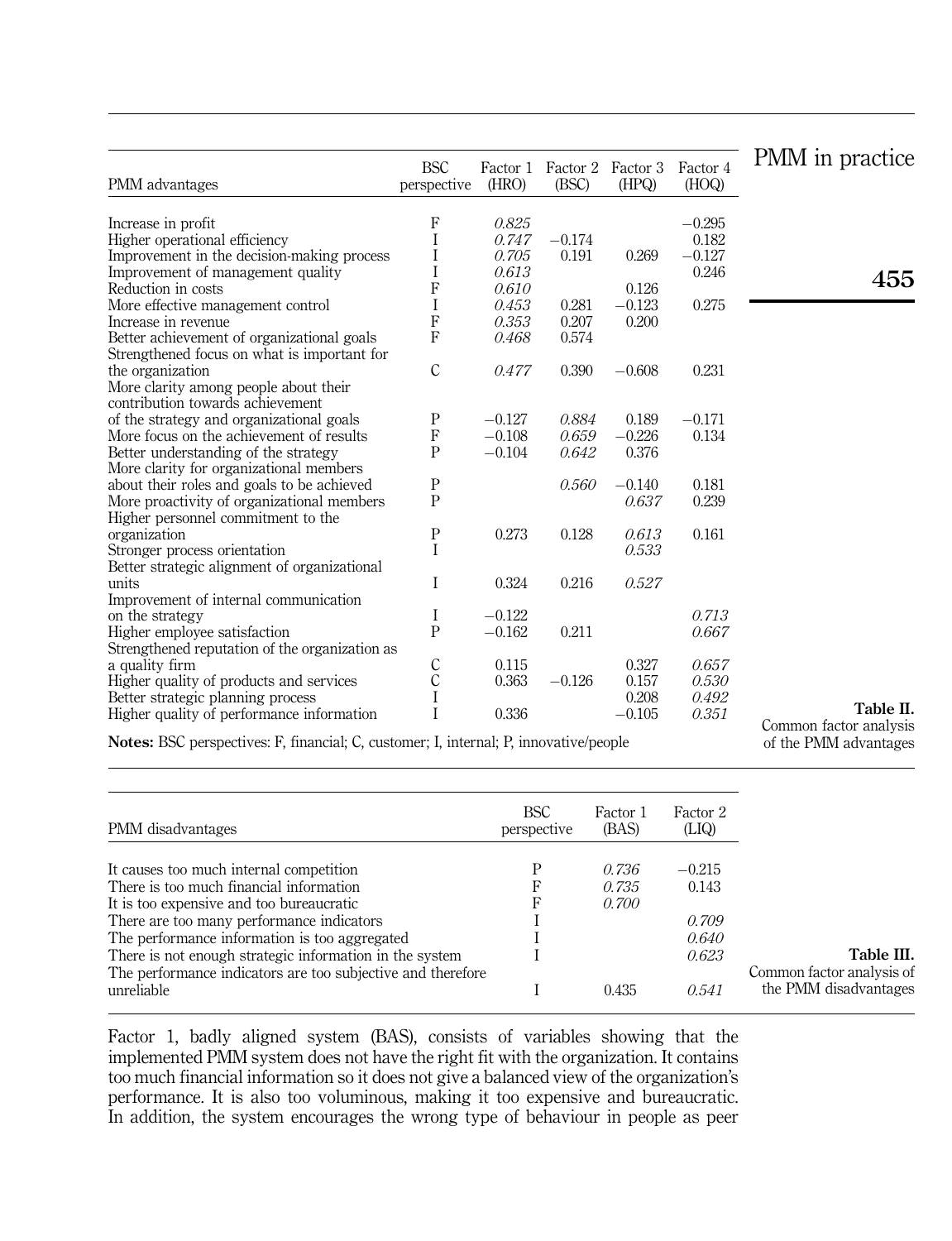pressure escalates in internal competition. Factor 2, low information quality (LIQ), consists of variables which depict the bad quality of the performance information generated by the PMM system. The system contains too many performance indicators, which are too high levelled and do not give strategic information. In addition, performance information cannot be used effectively as it is too aggregated and unreliable. This basically renders the performance information meaningless.

When matching Tables II and III with Appendix 2 it becomes clear that H3, cannot be accepted. The advantages and disadvantages do appear grouped but not according to the BSC perspectives, although for the disadvantages the match is close. A possible reason for the mismatch is that the perspectives as established by Kaplan and Norton (1996) are rather arbitrary while the factor analysis, on the other hand, is based on empirical data and provides a more accurate picture (Norreklit, 2000; Brignall, 2002; Malina and Selto, 2004).

The factor analysis of the PMM reasons for use yielded two factors, as depicted in Table IV.

Factor 1, focus on control (FoC), consists of reasons for use that have to do with a better control of the organization. PMM is used to deploy accountabilities and responsibilities at all levels in the organization and subsequently measure and control the performance of these levels. In addition, PMM is used to strengthen strategy commitment in an increasingly complex organization. Factor 2, focus on strategy (FoS), consists of reasons for use that have to do with creating a focus on formulating, deploying, communicating, implementing and understanding the strategy throughout the organization. In addition, PMM is used for translating the organization's strategy in operational terms, organizationwide strategy alignment, better understanding the capacities of the people who have to execute the strategy, and linking their subsequent performance to rewards. In the end, all this is used to improve the organization's performance.

#### Testing the conjunctions

In order to test the conjunctions between the advantages, disadvantages and reasons for PMM use, we will use a multiple regression analysis. It is, however, necessary, before this analysis can take place, to test relations between the reasons for use,

|         | PMM reasons for use                                                | Factor 1 (FoC) Factor 2 (FoS) |       |
|---------|--------------------------------------------------------------------|-------------------------------|-------|
|         |                                                                    |                               |       |
|         | Higher commitment to the strategy                                  | 0.575                         |       |
|         | Better control and with that a better "obedience" of people        | 0.181                         |       |
|         | Being able to measure performance at various organizational levels | 0.362                         | 0.197 |
|         | Handling the increase in complexity of the organization            | 0.622                         | 0.156 |
|         | Enhance quality of the organization                                | 0.517                         |       |
|         | Stronger accountability                                            | 0.757                         |       |
|         | Being able to measure performance at various organizational levels | 0.153                         |       |
|         | Better description of mission, strategy and goals                  |                               | 0.522 |
|         | Improve the performance of the organization                        | 0.161                         | 0.447 |
|         | Aligning employee behaviour with strategic objectives              |                               | 0.586 |
|         | Better communicating of strategy to everyone in the organization   |                               | 0.656 |
|         | Translating the strategy into operational terms                    | 0.112                         | 0.766 |
|         | Linking rewards to performance                                     |                               | 0.461 |
|         | alysis of More focus on the strategy                               |                               | 0.673 |
| for use | Obtain a better understanding of knowledge and skills of people    | 0.195                         | 0.288 |
|         |                                                                    |                               |       |

Table IV.

Common factor ana the PMM reasons f

IJPPM 62,5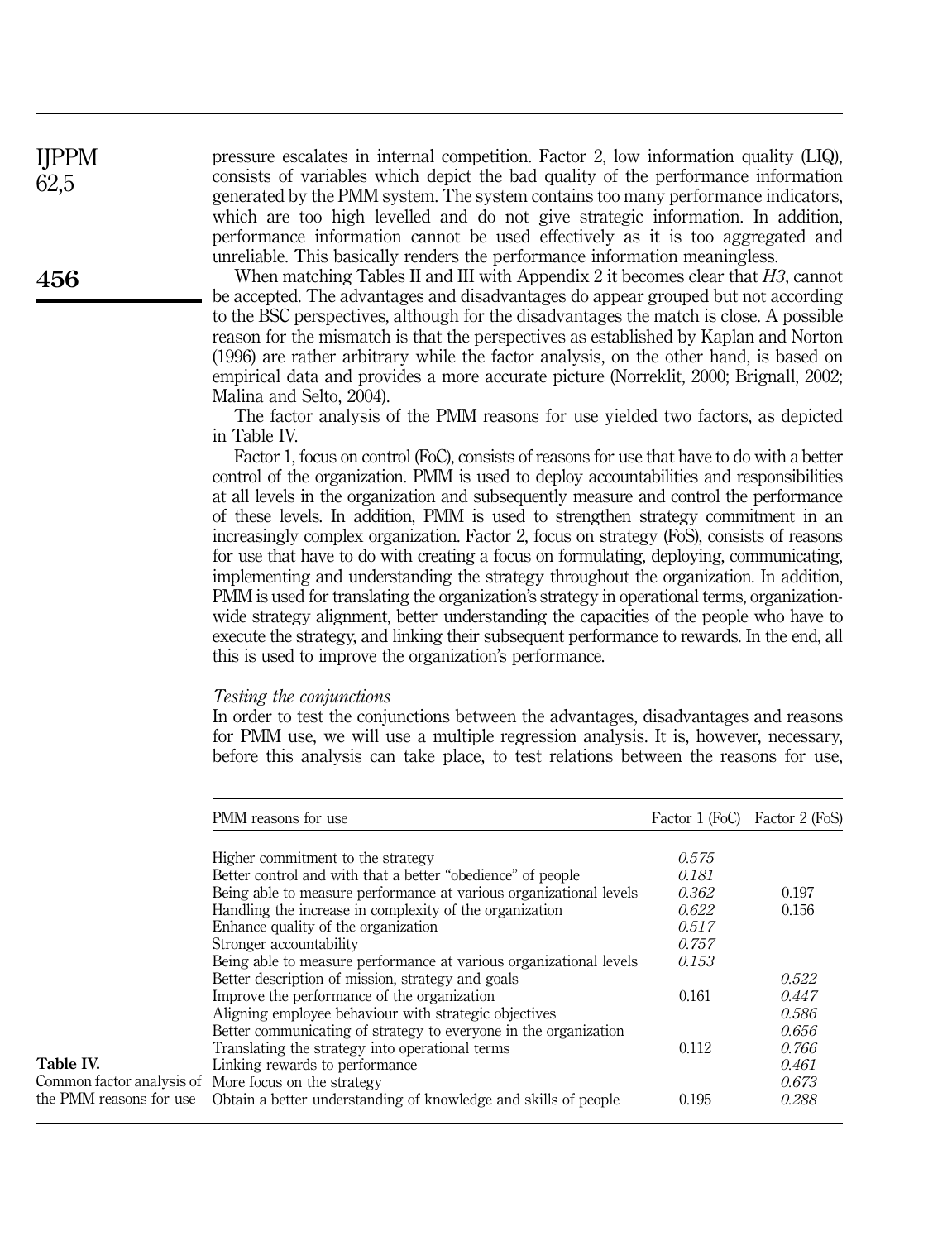advantages and disadvantages, to check whether the identified factors are not PMM in practicesubjected to the principle of multicollinearity nor have a strong correlation, because strongly correlated factors would explain the same phenomenon. Although there is no clear limit in the literature for the strength of a correlation, a significance level of around 0.6 is generally accepted. Table V gives the correlation matrix.

Table V shows significant correlations between the factors that are not stronger than 0.6, except for the one between FoS and HPQ  $(r=0.659)$ . This is understandable because both factors influence the effect that PMM has on people: making them more connected to the strategy and motivating them to deliver better and higher quality performance. From this point of view, it can be derived that FoS and HPQ are well connected yet really different. In general, the results indicate that the factors are mainly autonomous features and that there is no multicollinearity. Thus, the self-constructed survey as a basis for measuring PMM advantages, disadvantages and reasons for use is justified. Table V also shows that the scores on the advantages factors do not differ much from each other,  $\mu$  is between 3.3 and 3.5. This suggests there is no particular advantage that plays a dominant role when using PMM. The disadvantages are hardly experienced by the interviewees,  $\mu$  is 1.7 and 2.0. This suggests that the use of PMM brings clear advantages which are dominant over the disadvantages. Further, the interviewees indicate that all the reasons for use of PMM are virtually equally important  $(\mu)$  is 2.4 and 2.3). This suggests there is no particular reason that plays a dominant role in the decision to implement and use PMM.

Initially, the factor-analytically derived components make it possible to launch a multiple regression analysis without fearing the problem of multicollinearity between factors. Using a multiple regression analysis, a relations model was created from the PMM factors (Figure 1). This model was constructed to identify the various relations between the factors. In this respect, several hypotheses were made. The multiple regression analysis used in our study has several constituents. It shows that the reasons for use factors have significant positive relations with three of the advantages factors and no significant relations with the disadvantages factors. Our regression model can be accepted by all model fit indices (with the  $r^2 = 0.664$ ; p-value = 0.00 that refers to the fraction of variance explained by the model) (Achen, 1982; Allison, 1999; Cohen, 1968; Tabachnick and Fidell, 2001). The observed values and measures of this model can be used in statistical hypothesis testing. As can be seen from Figure 1, the reasons for use do not have a direct relation with the advantage HRO. This can be explained by considering this advantage as a logical consequence of the other advantages: better strategic clarity, a higher quality of people and a higher quality of organization will result in a higher orientation on results (and subsequently achieving higher organizational results). The reason for use FoC has significant relations with three of the advantages. This seems logical as better control, emerging in for instance better measurement of results, stronger accountability, higher commitment to the strategy and more focus on enhancing the quality of the organization, results in better understanding of the strategy and how people's role fit in with achieving this strategy (BSC), a stronger process orientation and more proactivity in achieving results (HPQ), and a higher quality of the organization (HOQ). The reason for use FoS yields one advantage, HOQ. This can be explained by the fact that FoS is aimed at obtaining a better understanding of the knowledge and skills of people, subsequently aligning them better with the strategy (e.g. translating the strategy in operational terms) and then rewarding them for achieving strategic goals. This results in higher employee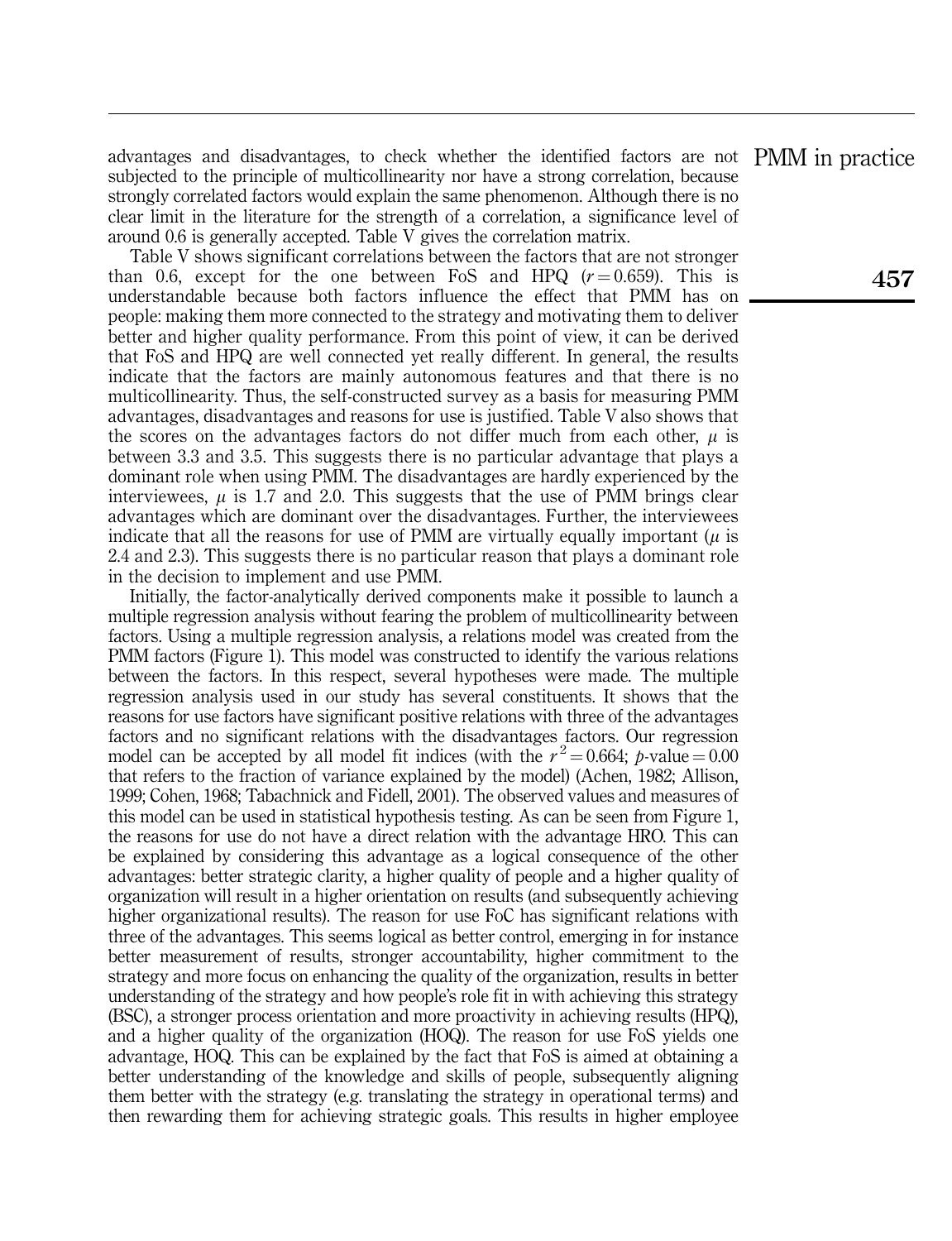| <b>IJPPM</b> |
|--------------|
| 62.5         |

Table V. Component correlation matrix of PMM factors

| <b>Factors</b>                                                                                                                 | $A$ ean $(\mu$    | SD        | HRO | <b>BSC</b>                                                                                                                                                                                                                                                                                                                       | <b>PQ</b>                                                                        | <b>EOG</b> | BAS                                                          | DIQ               | <b>EoC</b>        | FoS |
|--------------------------------------------------------------------------------------------------------------------------------|-------------------|-----------|-----|----------------------------------------------------------------------------------------------------------------------------------------------------------------------------------------------------------------------------------------------------------------------------------------------------------------------------------|----------------------------------------------------------------------------------|------------|--------------------------------------------------------------|-------------------|-------------------|-----|
|                                                                                                                                |                   |           |     |                                                                                                                                                                                                                                                                                                                                  |                                                                                  |            |                                                              |                   |                   |     |
| ligher results orientation (                                                                                                   |                   |           |     |                                                                                                                                                                                                                                                                                                                                  |                                                                                  |            |                                                              |                   |                   |     |
| 3etter strategic clarity (BSC)                                                                                                 |                   |           |     |                                                                                                                                                                                                                                                                                                                                  |                                                                                  |            |                                                              |                   |                   |     |
|                                                                                                                                |                   |           |     |                                                                                                                                                                                                                                                                                                                                  |                                                                                  |            |                                                              |                   |                   |     |
|                                                                                                                                |                   |           |     |                                                                                                                                                                                                                                                                                                                                  |                                                                                  |            |                                                              |                   |                   |     |
|                                                                                                                                |                   |           |     |                                                                                                                                                                                                                                                                                                                                  |                                                                                  |            |                                                              |                   |                   |     |
| g<br>High people quality (HPQ)<br>High organizational quality (F<br>Badly aligned system (BAS)<br>Low information quality (LIQ | 5534704355 5531 5 | 112868661 |     | $\begin{array}{c} 1.30 \\ -0.330 \\ 0.330 \\ -0.330 \\ -0.330 \\ -0.371 \\ -0.371 \\ -0.330 \\ -0.331 \\ -0.331 \\ -0.331 \\ -0.331 \\ -0.331 \\ -0.331 \\ -0.331 \\ -0.331 \\ -0.331 \\ -0.331 \\ -0.331 \\ -0.331 \\ -0.331 \\ -0.331 \\ -0.331 \\ -0.331 \\ -0.331 \\ -0.331 \\ -0.331 \\ -0.331 \\ -0.331 \\ -0.331 \\ -0.3$ | $\begin{array}{c} 1 \\ 0.516 \\ 0.047 \\ 0.208 \\ 0.212 \\ 0.659 \\ \end{array}$ |            | $\begin{array}{c} 1 \\ 0.176 \\ 0.123 \\ -0.247 \end{array}$ |                   |                   |     |
| Focus on control (FoC)                                                                                                         |                   |           |     |                                                                                                                                                                                                                                                                                                                                  |                                                                                  |            |                                                              | $\frac{1}{0.242}$ |                   |     |
| Focus on strategy (FoS)                                                                                                        |                   |           |     |                                                                                                                                                                                                                                                                                                                                  |                                                                                  |            |                                                              |                   | $\frac{150}{150}$ |     |
|                                                                                                                                |                   |           |     |                                                                                                                                                                                                                                                                                                                                  |                                                                                  |            |                                                              |                   |                   |     |
|                                                                                                                                |                   |           |     |                                                                                                                                                                                                                                                                                                                                  |                                                                                  |            |                                                              |                   |                   |     |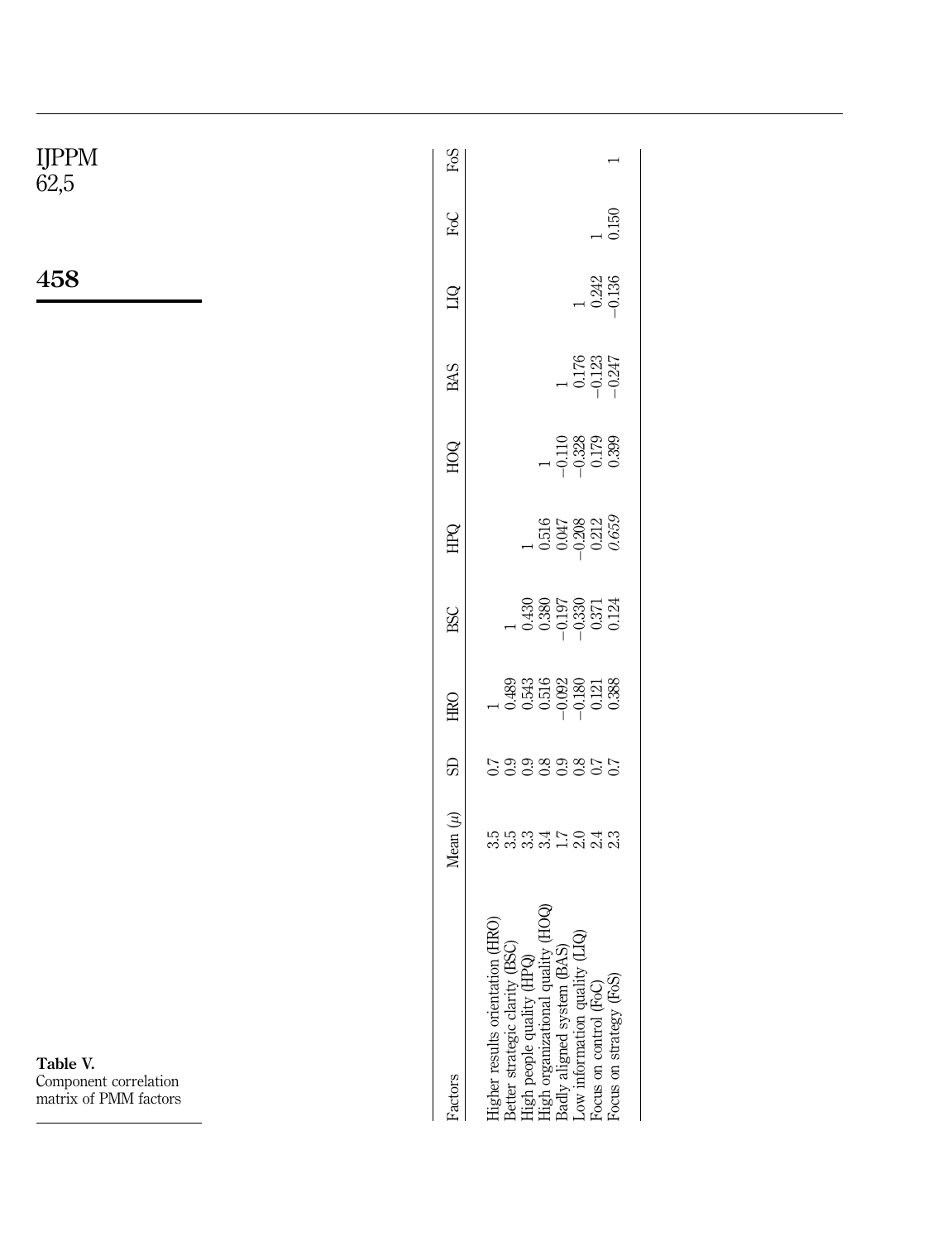

satisfaction and higher quality of processes, products and services, as stipulated in the strategy.

There are no significant relationships between the reasons for use and the disadvantages, nor between the advantages and the disadvantages. From this result it can be inferred that the disadvantages, which did not occur very often anyway (see Table V), do not "automatically" stem from specific reasons for use nor are they linked to specific advantages. If disadvantages are experienced, they occur stand-alone. Therefore  $H4a$ , can only be partly accepted, that is for the relationship between reasons for use and advantages. H4b, has to be rejected.

There are several significant relations between the PMM advantages, specifically between HRO and better strategic clarity (BSC), HRO and HPQ and HPQ and HOQ. These factors can be interpreted as mutually reinforcing pairs. H4c, is therefore accepted. This can be explained by considering this advantage as a logical consequence of the other advantages: a better organizational structure, which is drive by the organization's strategy to help firms translate the strategy into operations and reach their objectives, and better information and communication will result in a higher orientation on results by the workforce and subsequently achieving higher organizational results.

A strong focus on the strategic issues that are important to the organization which is conveyed to all organizational levels (HRO) creates more clarity for organizational members about the strategic issues (BSC), their role in dealing with and working on these issues (BSC), resulting in a strong focus on the achievement of results at all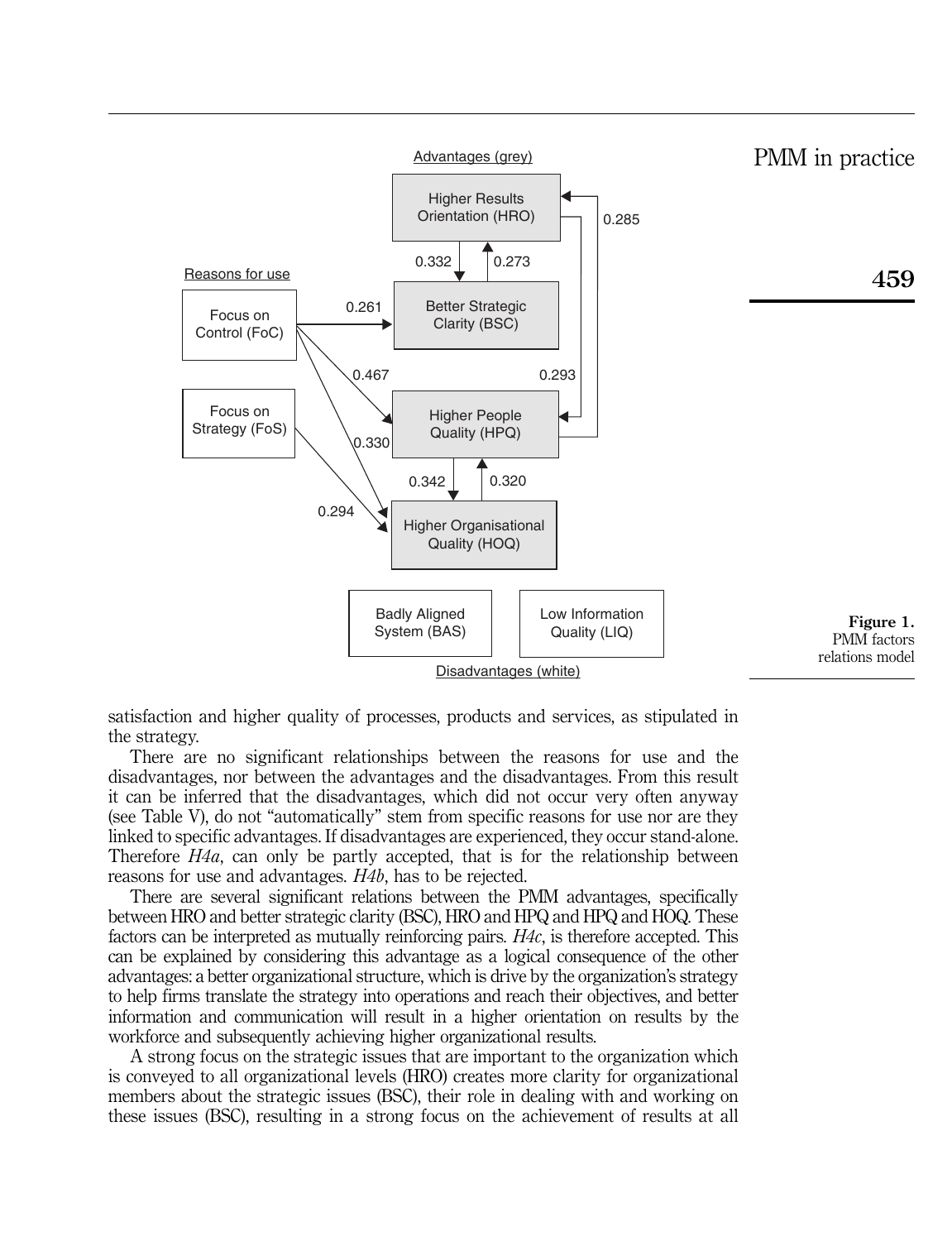IJPPM 62,5

460

organizational levels (BSC). In turn, this strong focus (BSC) will increase the capability of the organization to achieve its financial results (HRO) and organizational goals (HRO). More effective management control (HRO) translates into stronger process orientation (HPQ) because there is better progress control of processes. This in turn results in higher operational efficiency (HRO). When effective management control is coupled with the strengthened focus on the strategic issues (HRO), organizational units are better able to link their goals and processes to the strategy (HPQ). Subsequently, organizational members are then more committed to the goals of the organization (HPQ) and are proactive to achieve these (HPQ). This will also increase the capability of the organization to achieve its financial results (HRO) and organizational goals (HRO). Higher commitment (HPQ) translates into higher employee satisfaction (HOQ) and in general in higher quality products, services and processes (HOQ) as organizational members are more motivated to excel. This then yields a strengthened reputation of the organization as a quality firm (HOQ). Better performance information (HOQ) better supports the process orientation (HPQ) and makes it possible for organizational members to become more proactive (HPQ). Improved communication on the strategy (HOQ) increases the commitment of organizational members to the organization (HPQ) as they better understand what is important. It has to be noted that no linear one-way relations among PMM advantages were found. This is in line with Norreklit's (2000) notion that the contention of Lynch and Cross (1990) and Kaplan and Norton (1996) about linear relations is false. As such Norreklit's (2000) statement has to be taken seriously that there is no single, unique sequence of events and each advantage may contain both drivers and outcome measures that may be related to more than one other advantage. This means that each advantage, as an independent variable, has a multiple positive effect.

#### Summary, limitations and future research

The research described in this paper focused on answering the questions: What are the advantages, disadvantages and reasons for use of PMM in business practice? and What are the relations between the reasons behind the implementation of PMM, advantages and disadvantages? Based on a literature study and practical research at 17 prominent Dutch organizations, it became clear there are two main reasons for implementing PMM and four advantages and two disadvantages which are to be expected from using PMM. The practical implication of this research is that implementing and using PMM yields specific benefits for an organization, most of which are directly tied to the reasons that PMM was implemented and one benefit that is indirectly tied and a resultant of some of the other benefits. As a consequence, management now knows which and how many advantages are to be expected as a direct result of a specific reason for use, and thus management can check whether full benefit has been achieved from using PMM. If one or more of the PMM advantages have not been found in the organization, management has to investigate whether PMM is implemented and used in the right manner and for the right reason. Management can also use the research results to convince organizational members that PMM is indeed beneficial for the organization and only has minor drawback in the shape of a limited number of disadvantages which do not occur frequently (Marchand and Raymond, 2008). Overall, this research suggests, like Bryant et al. (2004), that management needs to make the advantages of PMM explicit before starting the PMM implementation and keep stressing these advantages during and after implementation. This will heighten commitment of organizational members to PMM and increase a successful use of PMM. The theoretical implication of this research is that it creates order in the myriad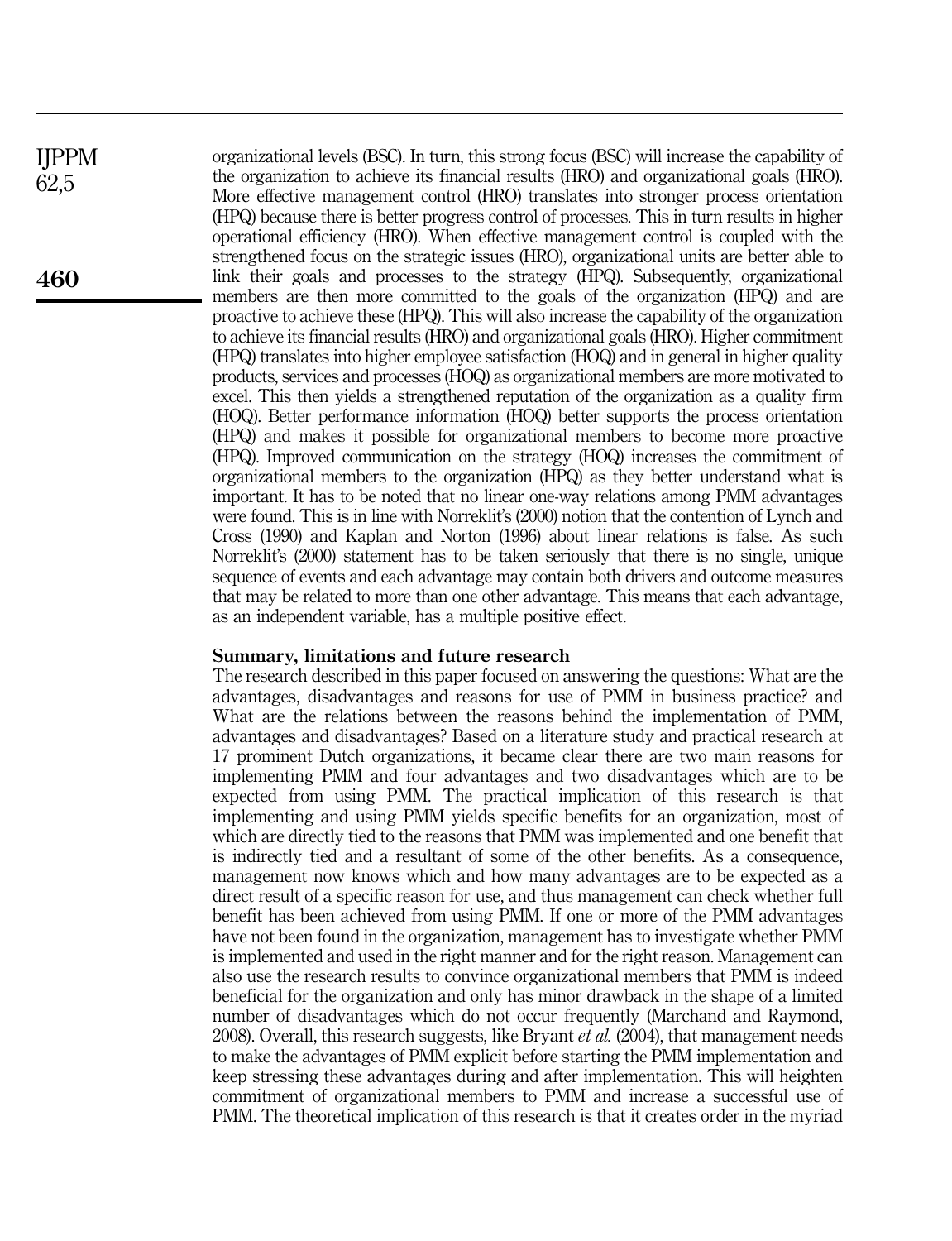of advantages and disadvantages of PMM that have been reported in the literature. PMM in practiceThe research also, for the first time, ties advantages to certain reasons for use of PMM.

There are several limitations to the research. The sample size of the research was relatively small. Although 17 organizations participated in the research, only 52 people were interviewed so generalization of the results for all organizations cannot be made. Thus, future research can focus on obtaining a larger response group. Also, the selection of the 17 organizations can have created a bias. It is logical to assume that organizations which have successfully implemented and used PMM are more willing to participate in the research than organizations which did not have positive experiences. As a result, the PMM advantages might be overstated in the research results while the PMM disadvantages were underexposed. In addition, most organizations were from the profit sector which created a bias in itself. Future research should therefore explicitly target nonprofit and governmental organizations. Another limitation is that this research is not longitudinal. Longitudinal studies would better examine the developments and shifts in the relations between PMM advantages, disadvantages and reasons for use. This is a topic for future research. Future research is also needed into environmental factors such as spatial dimensions (e.g. accessibility) or localized concentrations of economic activity. This interest is warranted because of the far-reaching influence that localized concentrations of economic activity (development of creative clusters) and business performance have on regional and national modern economies. This research may yield factors that are of great(er) importance to successful implementation and use of SPM than only organizational SPM factors identified in this study. Finally, another topic for future research, as mentioned in the Introduction, is examining the conditions under which PMM is successful or not.

#### **Notes**

- 1. For the "reasons for using PMM" no selection was made because only four empirical literature sources were found that listed these reasons.
- 2. As Kaplan and Norton do not write about the reasons for PMM use, the conjunction of these reasons cannot be tested.
- 3. The reasons for use of PMM were not included in the matching because the limited number of literature sources that mentioned reasons for PMM use did not allow a proper matching.

#### References

- Abernethy, M.A. and Lillis, A. (1995), "The impact of manufacturing flexibility on management control system design", Accounting, Organizations and Society, Vol. 20 No. 4, pp. 241-258.
- Achen, C.H. (1982), Interpreting and Using Regression, No. 29, Series: Quantitative Applications in the Social Sciences, Sage Publications, Thousand Oaks, CA.
- Ahn, H. (2001), "Applying the balanced scorecard concept: an experience report", Long Range Planning, Vol. 34 No. 4, pp. 441-461.
- Algera, J.A., Monhemius, L. and Wijnen, C.J.D. (1997), "Quality improvement: combining ProMES and SPC to work smarter", European Journal of Work and Organizational Psychology, Vol. 6 No. 3, pp. 261-278.
- Allison, P.D. (1999), Multiple Regression, Pine Forge Press, Thousand Oaks, CA.
- Armstrong, M. and Baron, A. (1998), Performance Management, the New Realities, Institute of Personnel and Development, London.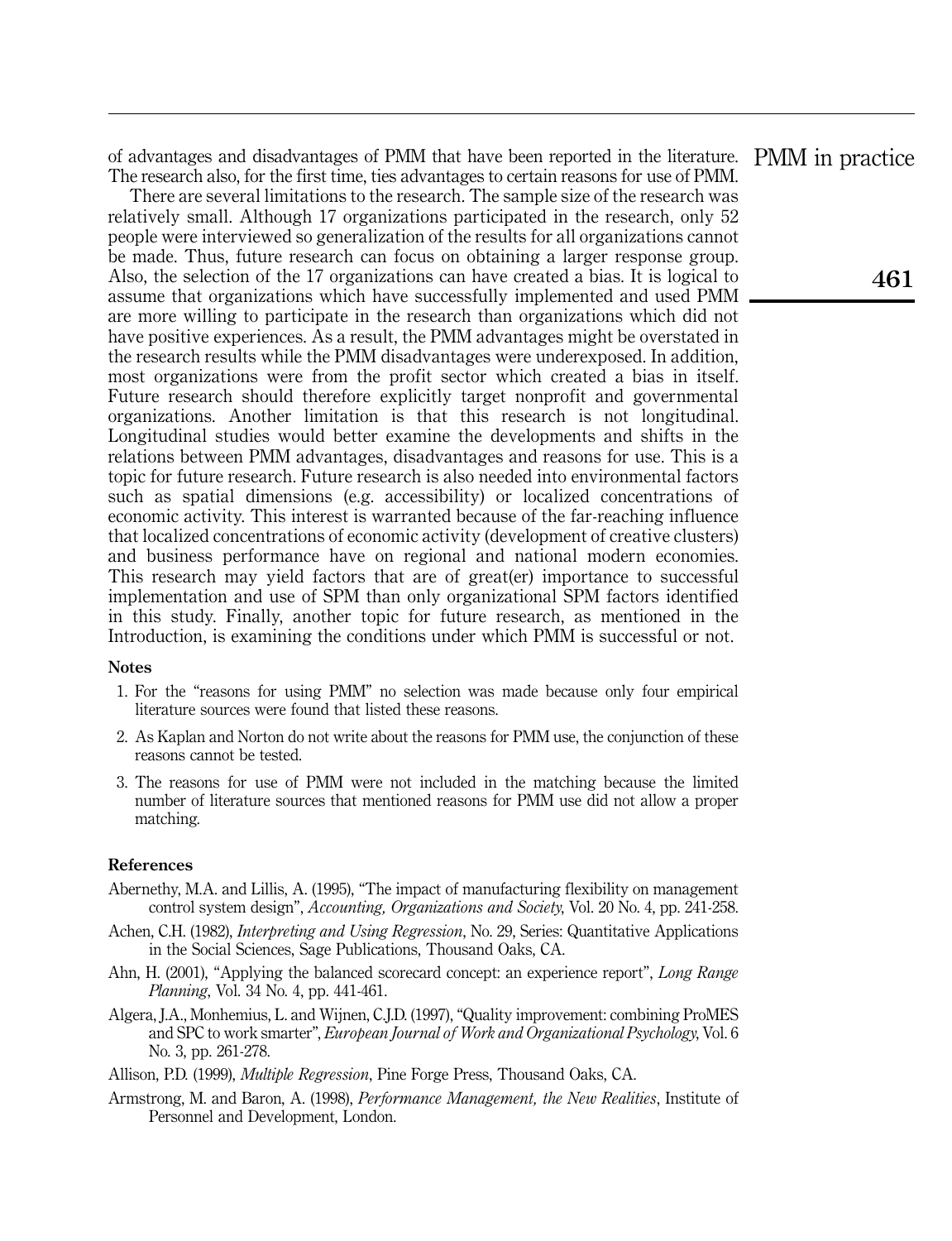| <b>IJPPM</b><br>62,5 | Atkinson, A.A., Balakrishnan, R., Booth, P., Cote, J.M., Groot, T., Malmi, T., Roberts, H., Uliana, E.<br>and Wu, A. (1997), "New directions in management accounting research", Journal of<br><i>Management Accounting Research, Vol. 9, pp. 70-108.</i>                                                                                                                                   |
|----------------------|---------------------------------------------------------------------------------------------------------------------------------------------------------------------------------------------------------------------------------------------------------------------------------------------------------------------------------------------------------------------------------------------|
|                      | Azofraa, V., Prietob, B. and Santidrián, A. (2003), "The usefulness of a performance measurement<br>system in the daily life of an organisation: a note on a case study", The British Accounting<br><i>Review</i> , Vol. 35, pp. 367-384.                                                                                                                                                   |
| 462                  | Banker, R.D., Konstans, C. and Mashruwala, R. (2000), A Contextual Study of Links Between<br>Employee Satisfaction, Employee Turnover, Customer Satisfaction and Financial<br><i>Performance</i> , The University of Texas at Dallas, Dallas.                                                                                                                                               |
|                      | Baraldi, S. and Monolo, G. (2004), "Performance measurement in Italian hospitals: the role of the<br>balanced scorecard", in Neely, A., Kennerly, M. and Waters, A. (Eds), Performance<br><i>Measurement and Management: Public and Private,</i> Centre for Business Performance,<br>Cranfield University, Cranfield, pp. 75-82.                                                            |
|                      | Bititci, U., Mendibil, K., Nudurupati, S., Turner, T. and Garengo, P. (2004), "The interplay<br>between performance measurement, organizational culture and management styles",<br>in Neely, A., Kennerly, M. and Waters, A. (Eds), Performance Measurement and<br><i>Management: Public and Private, Centre for Business Performance, Cranfield University,</i><br>Cranfield, pp. 107-114. |
|                      | Bourne, M., Franco, M. and Wilkes, J. (2003), "Corporate performance management", Measuring<br><i>Business Excellence, Vol. 7 No. 3, pp. 15-21.</i>                                                                                                                                                                                                                                         |
|                      | Bourne, M., Kennerley, M. and Franco-Santos, M. (2005), "Managing through measures: a study<br>of impact on performance", <i>Journal of Manufacturing Technology Management</i> , Vol. 16<br>No. 4, pp. 373-395.                                                                                                                                                                            |
|                      | Bourne, M., Melnyk, S. and Faull, N. (2007), "The impact of performance measurement<br>on performance", International Journal of Operations & Production Management, Vol. 27<br>No. 8, pp. 1-2.                                                                                                                                                                                             |
|                      | Bourne, M., Mills, J., Wilcox, M., Neely, A. and Platts, K. (2000), "Designing, implementing and<br>updating performance measurement systems", International Journal of Operations &<br>Production Management, Vol. 20 No. 7, pp. 754-771.                                                                                                                                                  |
|                      | Bourne, M., Melnyk, S., Bititci, U., Platts, K., Andersen, B. and Onsøyen, L.E. (2010), "Emerging<br>issues in performance measurement", Call for papers, special issue of <i>Management</i><br>Accounting Research, available at: www.som.cranfield.ac.uk/som/dinamic-content/media/<br>CBP/Symposium%20-%20MAR/100128%20Call%20For%20papers.pdf                                           |
|                      | Braam, G.J. and Nijssen, E.J. (2004), "Performance effects of using the balanced scorecard: a note<br>on the Dutch experience", Long Range Planning, Vol. 37 No. 4, pp. 335-349.                                                                                                                                                                                                            |
|                      | Brewer, P. and Speh, T. (2000), "Using the balanced scorecard to measure supply chain<br>performance", <i>Journal of Business Logistics</i> , Vol. 21 No. 1, pp. 75-93.                                                                                                                                                                                                                     |
|                      | Brignall, S. (2002), "The unbalanced scorecard: a social and environment critique", in Neely, A.,<br>Walters, A. and Austin, R. (Eds), Performance Measurement and Management: Research<br><i>and Action</i> , Cranfield School of Management, Cranfield, pp. 85-91.                                                                                                                        |
|                      | Brown, A. (2004), "Implementing a system of performance management in England's primary<br>school", in Neely, A., Kennerly, M. and Waters, A. (Eds), Performance Measurement and<br><i>Management: Public and Private, Centre for Business Performance, Cranfield University,</i><br>Cranfield, pp. 155-162.                                                                                |
|                      | Browne, M.W. (1968), "A comparison of factor analytic techniques", <i>Psychometrika</i> , Vol. 33 No. 3,<br>pp. 267-334.                                                                                                                                                                                                                                                                    |
|                      | Bryant, L., Jones, D.A. and Widener, S.K. (2004), "Managing value creation within the firm: an<br>examination of multiple performance measurement", Journal of Management Accounting<br>Research, Vol. 16 No. 1, pp. 107-131.                                                                                                                                                               |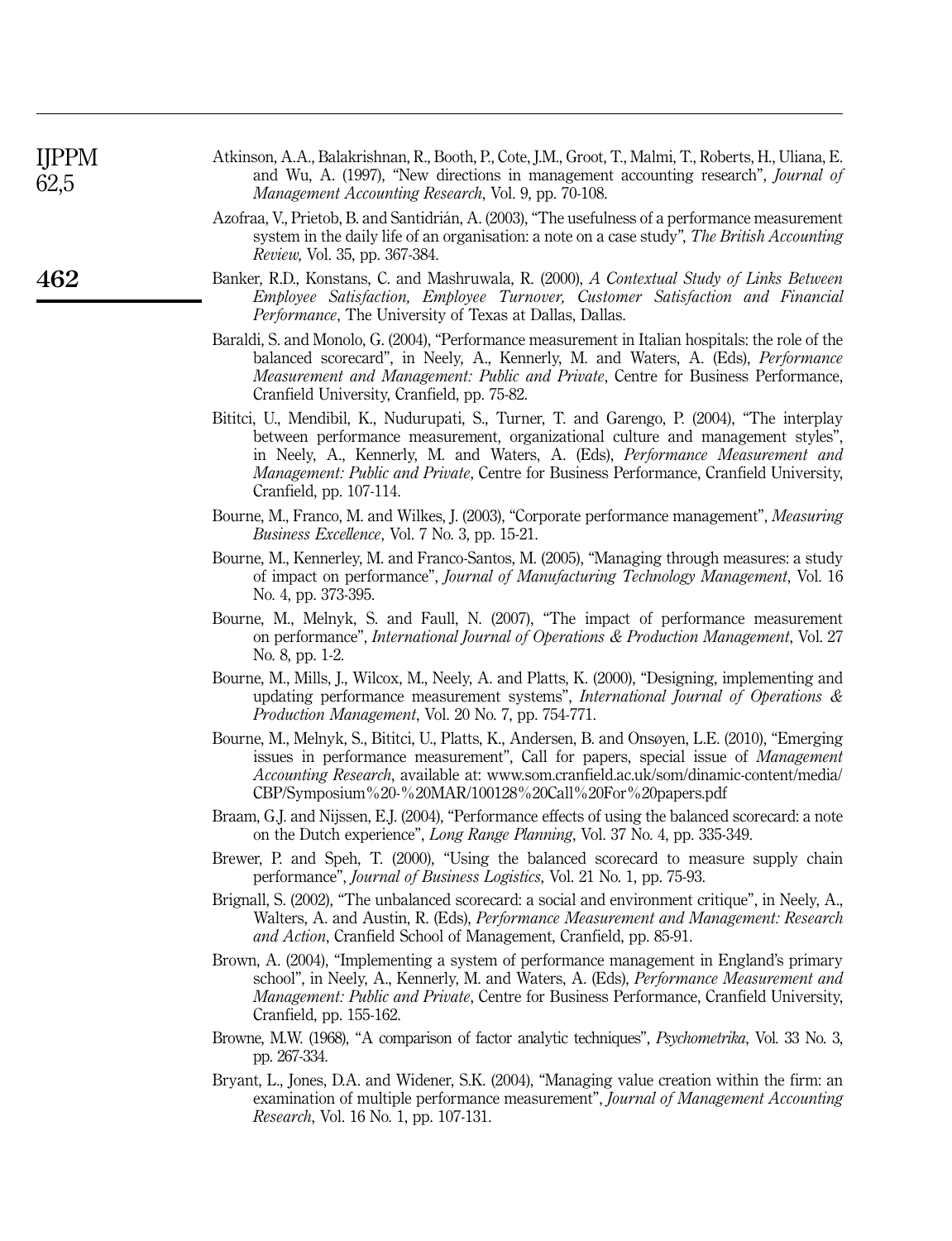- Chau, V.S. (2008), "The relationship of strategic performance management to team strategy, PMM in practicecompany performance and organizational effectiveness", Team Performance Management, Vol. 14 Nos 3/4, pp. 113-117.
- Chenhall, R.H. (1997), "Reliance on manufacturing performance measures, total quality management and organisational performance", Management Accounting Research, Vol. 8 No. 2, pp. 187-206.
- Cocca, P. and Alberti, M. (2010), "A framework to assess performance measurement in SMEs", International Journal of Productivity and Performance Management, Vol. 59 No. 2, pp. 186-200.
- Cohen, J. (1968), "Multiple regression as a general data-analytic system", Psychological Bulletin, Vol. 70 No. 6, pp. 426-443.
- Davis, S. and Albright, T. (2002), "Relationship between high quality implementation procedures and improved financial performance for new performance measurement systems", FSR Forum, Vol. 4, pp. 22-31.
- Davis, S. and Albright, T. (2004), "An investigation of the effect of balanced scorecard implementation on financial performance", Management Accounting Research, Vol. 15 No. 2, pp. 135-153.
- Dumond, E.J. (1994), "Making best use of performance measures and information", International Journal of Operations & Production Management, Vol. 14 No. 9, pp. 16-32.
- Epstein, M., Kumar, P. and Westbrook, R. (2000), "The drivers of customer and corporate profitability: modelling, measuring, and managing the causal relationships", Advances in Management Accounting, Vol. 9 No. 1, pp. 43-72.
- Evans, J.R. (2004), "An exploratory study of performance measurement systems and relationships with performance results", *Journal of Operations Management*, Vol. 22 No. 3, pp. 219-232.
- Fowler, A. (2003), "Systems modelling, simulation, and the dynamics of strategy", *Journal of* Business Research, Vol. 56 No. 2, pp. 135-144.
- Franco-Santos, M., Lucianetti, L. and Bourne, M. (2012), "Contemporary performance measurement systems: a review of their consequences and a framework for research", Management Accounting Research, Vol. 23 No. 2, pp. 79-119.
- Garson, D.G. (2008), "Factor analysis: statnotes", from North Carolina State University Public Administration Program, available at: www2.chass.ncsu.edu/garson/pa765/factor.htm (accessed 22 March 2008).
- Haas, M. de and Kleingeld, A. (1999), "Multilevel design of performance measurement systems: enhancing strategic dialogue throughout the organization", Management Accounting Research, Vol. 10 No. 3, pp. 233-261.
- Hair, J.F., Anderson, R.E., Tatham, R.L. and Black, W.C. (1998), *Multivariate Data Analysis*, Prentice-Hall International, Upper Saddle River, NJ.
- Hatcher, L. (1994), A Step-by-Step Approach to Using the  $SAS^{\mathbb{B}}$  System for Factor Analysis and Structural Equation Modeling, SAS Institute Inc, Cary, NC.
- Healey, M. and Rawlinson, M. (1994), "Interviewing techniques in business and management research", in Wass, V. and Wells, P. (Eds), Principles and Practice in Business and Management Research, Aldershot, Dartmouth, pp. 123-146.
- Heras, M.A. (2004), "Performance measurement and quality systems: results of qualitative research carried out in companies that had won the Catalan quality award", in Neely, A., Kennerly, M. and Waters, A. (Eds), Performance Measurement and Management: Public and Private, Centre for Business Performance, Cranfield University, Cranfield, pp. 459-466.
- Ho, S.J.K. and McKay, R. (2002), "Balanced scorecard: two perspectives", CPA Journal, Vol. 72 No. 3, pp. 20-25.
- Holloway, J. (1999), "A critical research agenda for organisational performance measurement", paper, PMRU Seminar, Open University, Milton Keynes, 14 September.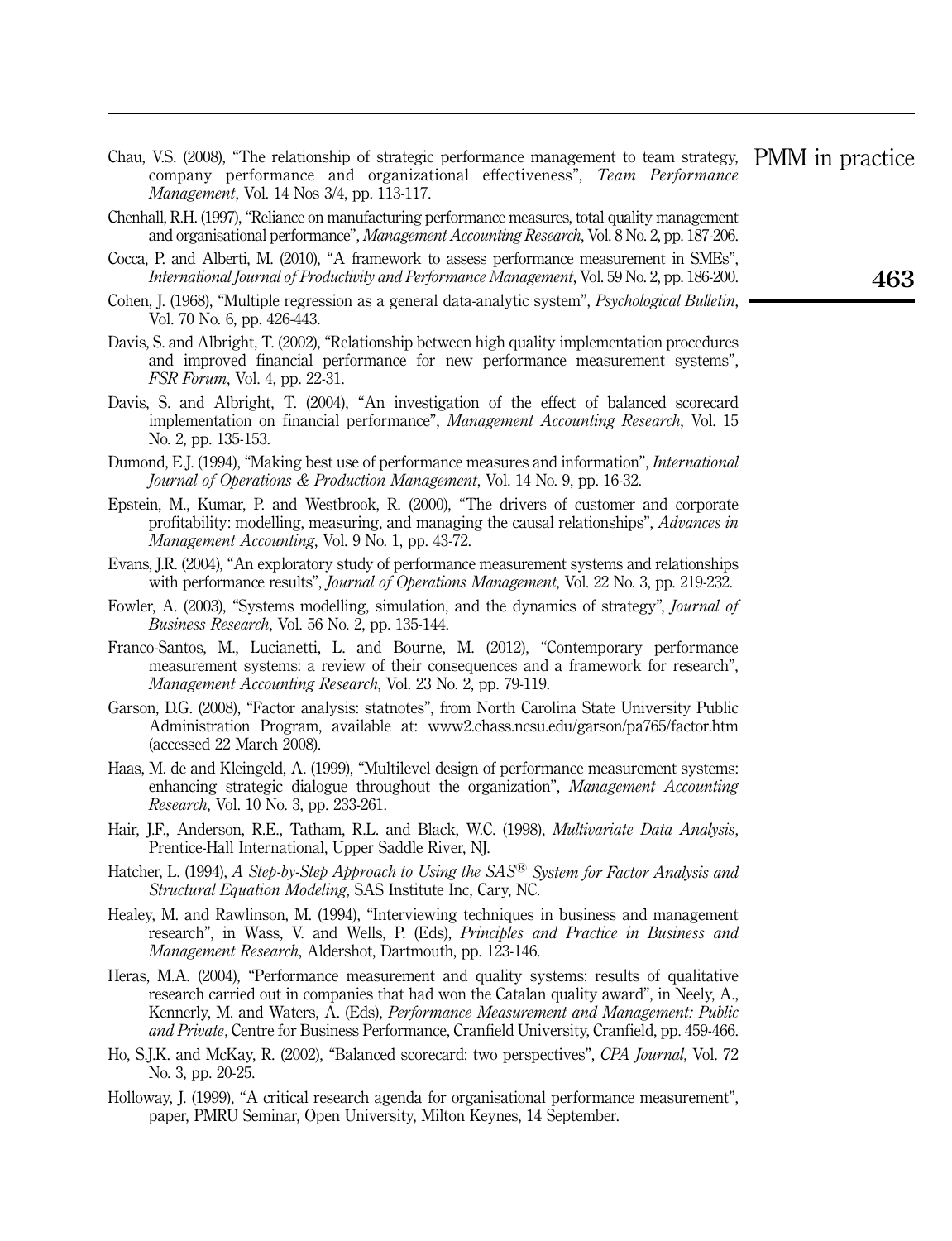| IJPPM<br>62,5 | Holloway, J. (2009), "Performance management from multiple perspectives: taking stock",<br>International Journal of Productivity and Performance Management, Vol. 58 No. 4,<br>pp. 391-399.                                                                                                                                                   |
|---------------|-----------------------------------------------------------------------------------------------------------------------------------------------------------------------------------------------------------------------------------------------------------------------------------------------------------------------------------------------|
|               | Hoque, Z. (2003), "Total quality management and the balanced scorecard approach: a critical<br>analysis of their potential relationships and directions for research", Critical Perspectives<br><i>on Accounting</i> , Vol. 14 No. 5, pp. 553-566.                                                                                            |
| 464           | Hronec, S.M. (1993), Vital Signs: Using Quality, Time, and Cost Performance Measurements to<br><i>Chart Your Company's Future, AMACOM, New York, NY.</i>                                                                                                                                                                                      |
|               | IOMA Business Intelligence at Work (2005), "Two studies reveal how firms are improving their<br>budgeting and planning. Performance reporting: majority of companies need to fix their<br>balanced scorecards", IOMA's Financial Analysis, Planning & Reporting 2005 Yearbook,<br>IOMA, Newark, pp. 4-5.                                      |
|               | Ittner, C.D. (2008), "Does measuring intangibles for management purposes improve performance?<br>A review of the evidence", <i>Accounting and Business Research</i> , Vol. 38 No. 3, pp. 261-272.                                                                                                                                             |
|               | Ittner, C.D. and Larcker, D.F. (1995), "Total quality management and the choice of information<br>and reward systems", Journal of Accounting Research, Vol. 33, Supplement 1995, pp. 1-34.                                                                                                                                                    |
|               | Ittner, C.D. and Larcker, D.F. (1997), "Quality strategy, strategic control systems, and<br>organizational performance", Accounting, Organizations and Society, Vol. 22 Nos 3-4,<br>pp. 293-314.                                                                                                                                              |
|               | Ittner, C.D., Larcker, D.F. and Meyer, M.W. (2003), "Subjectivity and the weighting of performance<br>measures: evidence from a balanced scorecard", <i>The Accounting Review</i> , Vol. 78 No. 3,<br>pp. 725-758.                                                                                                                            |
|               | Jansen, P.G.W. (2004), Performance Management and Control (Course Syllabus), Faculty of<br>Economics and Business Administration Vrije Universiteit, Amsterdam.                                                                                                                                                                               |
|               | Kald, M. and Nilsson, F. (2000), "Performance measurement at Nordic companies", European<br><i>Management Journal</i> , Vol. 14 No. 1, pp. 113-127.                                                                                                                                                                                           |
|               | Kaplan, R.S. and Norton, D.P. (1996), The Balanced Scorecard – Translating Strategy Into Action,<br>Harvard Business School Press, Boston, MA.                                                                                                                                                                                                |
|               | Kaynak, H. (2003), "The relationship between total quality management practices and<br>their effect on firms performance", Journal of Operations Management, Vol. 21 No. 4,<br>pp. 405-435.                                                                                                                                                   |
|               | Kourtit, K. and Waal, A.A. de (2009), "Strategic performance management in practice:<br>advantages, disadvantages and reasons for use", paper presented at the 2009 Performance<br>Measurement Association Conference, University of Otago School of Business, Otago.                                                                         |
|               | Lawley, D.N. and Maxwell, A.E. (1971), Factor Analysis as a Statistical Method, Butterworth<br>and Co, London.                                                                                                                                                                                                                                |
|               | Lawrie, G., Cobbold, I. and Issa, K. (2004), "The design of a strategic management system in an<br>industrial private sector organisation", in Neely, A., Kennerly, M. and Waters, A. (Eds),<br>Performance Measurement and Management: Public and Private, Centre for Business<br>Performance, Cranfield University, Cranfield, pp. 579-586. |
|               | Lawson, R., Stratton, W. and Hatch, T. (2003), "The benefits of a scorecard system", CMA<br><i>Management, Vol. 77 No. 4, pp. 24-26.</i>                                                                                                                                                                                                      |
|               | Lawson, R., Stratton, W. and Hatch, T. (2004), "Automating the balanced scorecard", CMA<br>Management, Vol. 77 No. 9, pp. 39-43.                                                                                                                                                                                                              |
|               | Lawson, R., Stratton, W. and Hatch, T. (2005), "Achieving strategy with scorecarding", Journal<br><i>of Corporate Accounting &amp; Finance</i> , Vol. 16 No. 3, pp. 63-68.                                                                                                                                                                    |
|               | Lingle, J.H. and Schiemann, W.A. (1996), "From balanced scorecard to strategic gauges: is<br>measurement worth it?", Management Review, Vol. 5 No. 3, pp. 56-61.                                                                                                                                                                              |
|               |                                                                                                                                                                                                                                                                                                                                               |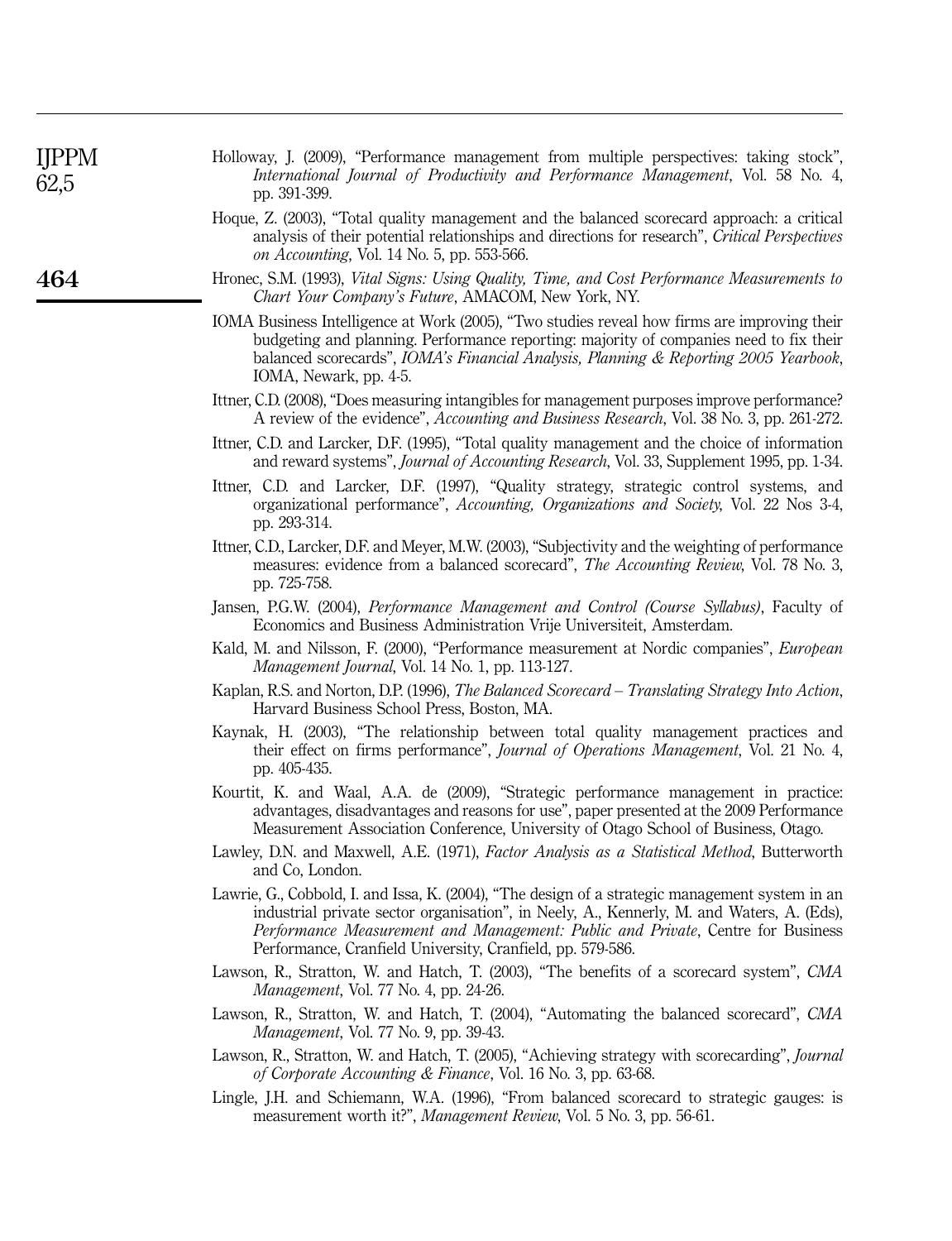- Lingle, J.H. and Schiemann, W.A. (1999), *Bullseye! Hitting Your Strategic Target through High* PMM in practice Impact Measurement, Free Press, New York, NY.
- Locke, E.A. and Latham, G.P. (2002), "Building a practically useful theory of goal setting and task motivation", American Psychologist, Vol. 57 No. 9, pp. 705-717.
- Lovell, B., Radnor, Z. and Henderson, J. (2002), "A pragmatic assessment of the balanced scorecard: an evaluation of a new performance system for use in a NHS multi agency setting in the UK", University of Bradford Working Paper Series, Vol. 2 No. 13, pp. 339-346.
- Lynch, R. and Cross, K. (1990), "Tailoring performance measures to suit your business", Journal of Accounting and EDP, Vol. 6 No. 1, pp. 17-25.
- Lynch, R. and Cross, K. (1995), Measure Up! Yardsticks for Continuous Improvement, Basil Blackwell, Cambridge.
- Malina, M.A. and Selto, F.H. (2001), "Communicating and controlling strategy: an empirical study of the effectiveness of the balanced scorecard", Journal of Management Accounting Research, Vol. 13, pp. 47-90.
- Malina, M.A. and Selto, F.H. (2004), "Causality in a performance measurement model", working paper, Naval Postgraduate School, Monterey, CA.
- Marchand, M. and Raymond, L. (2008), "Researching performance measurement systems, an information systems perspective", International Journal of Operations & Production Management, Vol. 28 No. 7, pp. 663-686.
- Marr, B. and Neely, A. (2003), Balanced Scorecard Software Report, Gartner Inc and Cranfield School of Management, Stamford, CT.
- Marr, B., Schiuma, G. and Neely, A. (2004), "The dynamics of value creation: mapping your intellectual performance drivers", Journal of Intellectual Capital, Vol. 5 No. 2, pp. 312-325.
- Martinez, V. and Kennerley, M. (2005), "Performance measurement systems: benefits", paper, EURAM Annual Conference, Munich, 4-7 May.
- Martinez, V., Kennerley, M. and Neely, A. (2004), "Impact of PMS on business performance: a methodological approach", working paper, Cranfield University, Cranfield, available at: http://jobfunctions.bnet.com/abstract.aspx?docid=153747 (accessed 3 March 2010).
- Mausolff, C. and Spence, J. (2008), "Performance measurement and program effectiveness: a structural equation modelling approach", International Journal of Public Administration, Vol. 31 No. 6, pp. 595-615.
- Medori, D. and Steeple, D. (2000), "A framework for auditing and enhancing performance measurement systems", International Journal of Operations and Production Management, Vol. 20 No. 5, pp. 520-533.
- Melkers, J. and Willoughby, K. (2005), "models of performance-measurement use in local governments: understanding budgeting, communication, and lasting effects", Public Administration Review, Vol. 65 No. 2, pp. 180-190.
- Meng, X. and Minogue, M. (2011), "Performance measurement models in facility management: a comparative study", Facilities, Vol. 29 Nos 11/12, pp. 472-484.
- Mooraj, S., Oyon, D. and Hostettler, D. (1999), "The balanced scorecard: a necessary good or an unnecessary evil?", European Management Journal, Vol. 17 No. 5, pp. 481-491.
- Neely, A. (2005), "Update: the evolution of performance measurement research", International Journal of Operations & Production Management, Vol. 25 No. 12, pp. 1264-1277.
- Neely, A. and Austin, R. (2000), "Measuring operations performance: past, present and future", in Neely, A. (Ed.), Performance Measurement: Past, Present and Future, Centre for Business Performance, Cranfield School of Management, Cranfield University, Cranfield, pp. 419-426.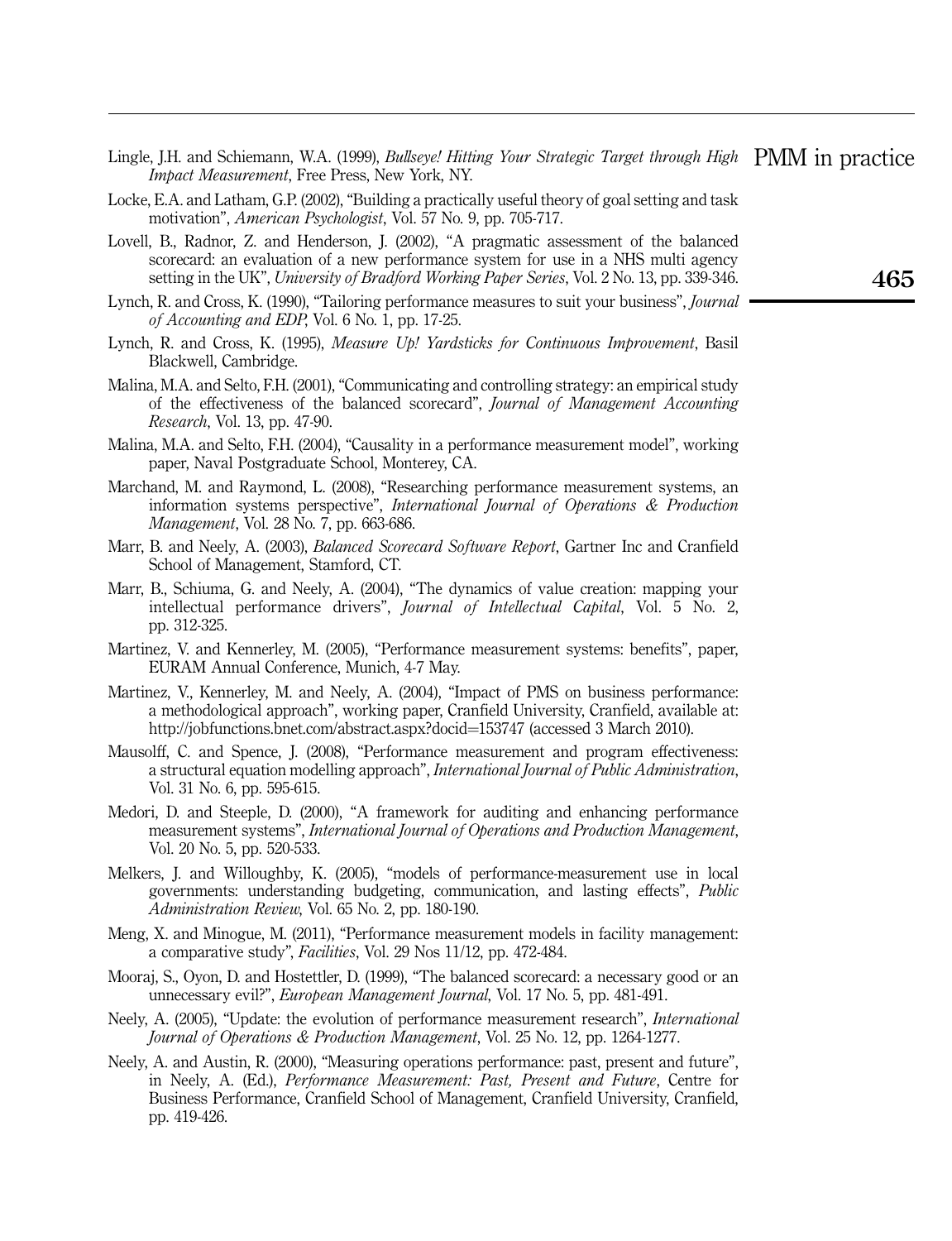| <b>IJPPM</b><br>62,5 | Neely, A. and Bourne, M. (2000), "Why measurement initiatives fail", Measuring Business<br><i>Excellence</i> , Vol. 4 No. 4, pp. 3-6.                                                                                                                                                                                              |
|----------------------|------------------------------------------------------------------------------------------------------------------------------------------------------------------------------------------------------------------------------------------------------------------------------------------------------------------------------------|
|                      | Neely, A., Kennerley, M. and Martinez, V. (2004), "Does the balanced scorecard work: an empirical<br>investigation", in Neely, A., Kennerly, M. and Waters, A. (Eds), Performance Measurement<br>and Management: Public and Private, Centre for Business Performance, Cranfield<br>University, Cranfield, pp. 763-770.             |
| 466                  | Neely, A., Mills, J., Gregory, M., Richards, H., Platts, K. and Bourne, M. (1996), <i>Getting the</i><br><i>Measure of Your Business, Findlay, London.</i>                                                                                                                                                                         |
|                      | Norreklit, H. (2000), "The balanced on the balanced scorecard: a critical analysis of some of the<br>assumptions", <i>Management Accounting Research</i> , Vol. 11 No. 1, pp. 65-88.                                                                                                                                               |
|                      | Papalexandris, A., Ioannou, G. and Prastacos, G.P. (2004), "Implementing the balanced<br>scorecard in Greece: a software firm's experience", Long Range Planning, Vol. 37 No. 4,<br>pp. 347-362.                                                                                                                                   |
|                      | Pennell, R. (1968), "The influence of communality and N on the sampling distributions of factor<br>loadings", <i>Psychometrika</i> , Vol. 33 No. 4, pp. 423-439.                                                                                                                                                                   |
|                      | Perera, S., Harrison, G. and Poole, M. (1997), "Customer-focused manufacturing strategy and the<br>use of operations-based nonfinancial performance measures: a research note", <i>Accounting</i> ,<br>Organizations and Society, Vol. 22 No. 6, pp. 557-572.                                                                      |
|                      | Pinheiro de Lima, E., Gouvea da Costa, S.E. and Angelis, J.J. (2009), "Strategic performance<br>measurement systems: a discussion about their roles", Measuring Business Excellence,<br>Vol. 13 No. 3, pp. 39-48.                                                                                                                  |
|                      | Rheem, H. (1996), "Performance management programs", <i>Harvard Business Review</i> , Vol. 74 No. 5,<br>pp. 8-10.                                                                                                                                                                                                                  |
|                      | Rigby, D. (2001), "Management tools and techniques: a survey", California Management Review,<br>Vol. 43 No. 2, pp. 139-160.                                                                                                                                                                                                        |
|                      | Robinson, S.P. (2004), "The adoption of the balanced scorecard: performance measurement<br>motives, measures and impact", in Neely, A., Kennerly, M. and Waters, A. (Eds),<br><i>Performance Measurement and Management: Public and Private, Centre for Business</i><br>Performance, Cranfield University, Cranfield, pp. 883-890. |
|                      | Robson, C. (1993), Real World Research: A Resource for Social Scientists and Practitioner<br><i>Researchers</i> , Blackwell, Cambridge, MA.                                                                                                                                                                                        |
|                      | Said, A.A., HassabElnaby, H.R. and Wier, B. (2003), "An empirical investigation of the<br>performance consequences of nonfinancial measures", Journal of Management Accounting<br><i>Research</i> , Vol. 15 No. 1, pp. 193-223.                                                                                                    |
|                      | Sandt, J., Schaeffer, U. and Weber, J. (2001), Balanced Performance Measurement Systems and<br>Manager Satisfaction, Otto Beisheim Graduate School of Management, Vallendar.                                                                                                                                                       |
|                      | Self, J. (2004), "Metrics and management: applying the results of the balanced scorecard",<br><i>Performance Measurement and Metrics, Vol.</i> 5 No. 3, pp. 101-105.                                                                                                                                                               |
|                      | Shulver, M. and Antarkar, N. (2001), "The balanced scorecard as a communication protocol<br>for managing across intra-organizational borders", Proceedings of the 12th Annual<br>Conference of the Production and Operations Management Society, Orlando, FL,<br>30 March-2 April.                                                 |
|                      | Silk, S. (1998), "Automating the balanced scorecard", <i>Management Accounting</i> , Vol. 79 No. 11,<br>pp. 38-44.                                                                                                                                                                                                                 |
|                      | Sim, K.L. and Koh, H.C. (2001), "Balanced scorecard: a rising trend in strategic performance<br>measurement", Measuring Business Excellence, Vol. 5 No. 2, pp. 18-28.                                                                                                                                                              |
|                      | Sink, D.S. and Tuttle, T.C. (1990), "The performance management question in the organization of<br>the future", <i>Industrial Management</i> , Vol. 32 No. 1, pp. 4-12.                                                                                                                                                            |
|                      |                                                                                                                                                                                                                                                                                                                                    |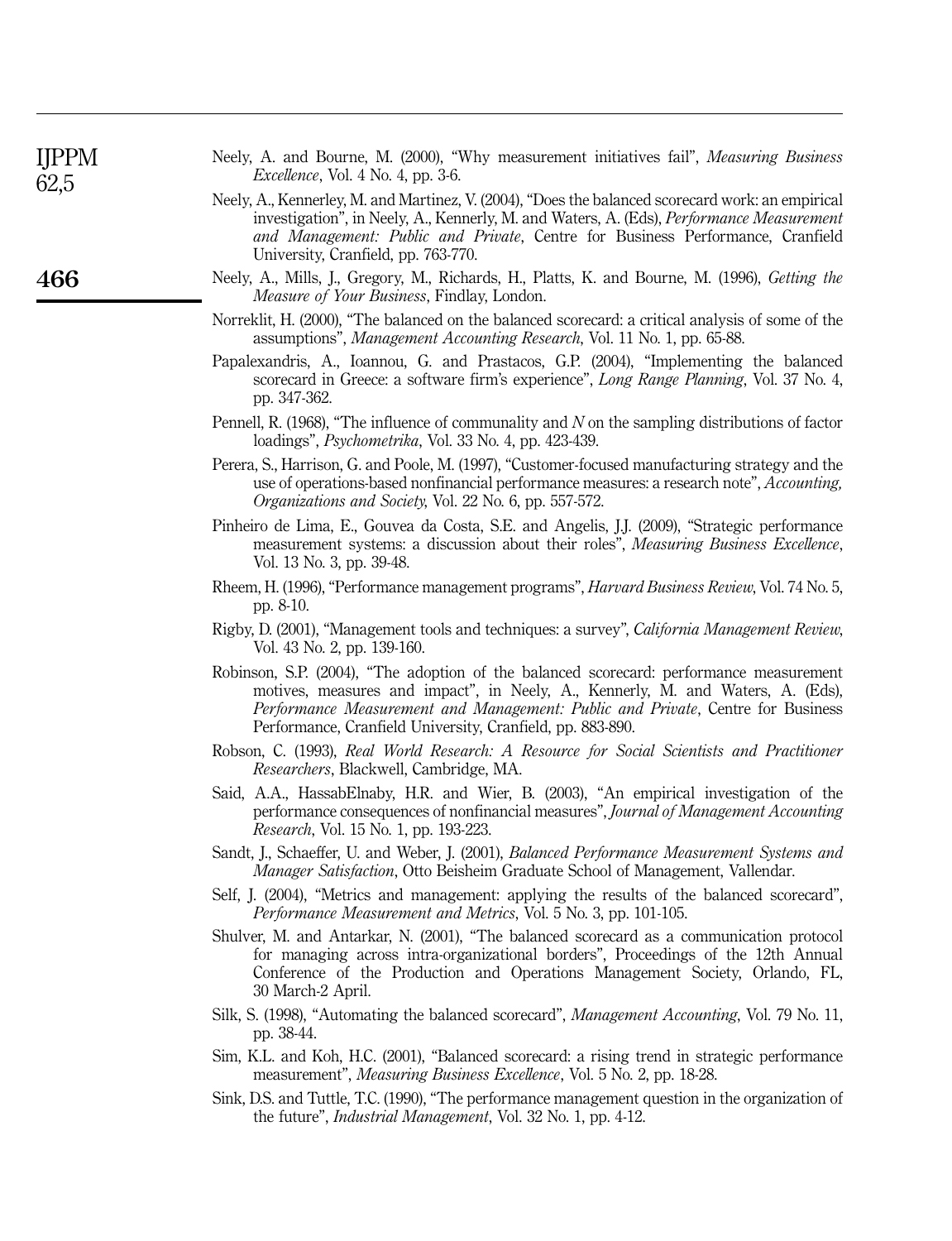- Speckbacher, G., Bischof, J. and Pfeiffer, T. (2003), "A descriptive analysis on the implementation PMM in practice of balanced scorecards in German speaking countries", Management Accounting Research, Vol. 14 No. 4, pp. 361-387.
- Srimai, S., Radford, J. and Wright, C. (2011), "Evolutionary paths of performance measurement: an overview of its recent development", International Journal of Productivity and Performance Management, Vol. 60 No. 7, pp. 662-687.
- St-Pierre, J. and Delisle, S. (2006), "An expert diagnosis system for the benchmarking of SMEs' performance", Benchmarking: An International Journal, Vol. 13 Nos 1/2, pp. 106-119.
- Tapinos, E., Dyson, R.G. and Meadows, M. (2005), "The impact of performance measurement in strategic planning", International Journal of Productivity and Performance Management, Vol. 54 Nos 5/6, pp. 370-384.
- Taticchi, P., Tonelli, F. and Cagnazzo, L. (2010), "Performance measurement and management: a literature review and a research agenda", Measuring Business Excellence, Vol. 14 No. 1, pp. 4-18.
- Thorpe, R. and Beasley, T. (2004), "The characteristics of performance management research, implications and challenges", International Journal of Productivity and Performance Management, Vol. 53 No. 4, pp. 334-344.
- Towley, B., Cooper, D.J. and Oakes, L. (2003), "Performance measures and the rationalization of organizations", Organization Studies, Vol. 24 No. 7, pp. 1045-1071.
- Ukko, J. (2009), "How to manage performance by utilising the factors behind successful operative level performance measurement: a framework", Paper No. 1011, Performance Management Association Conference 2009, Otago, 14-17 April.
- Ukko, J., Tenhunen, J. and Rantanen, H. (2007), "Performance measurement impacts on management and leadership: perspectives of management and employees", International Journal of Production Economics, Vol. 110 Nos 1-2, pp. 39-51.
- Vakkuri, J. and Meklin, P. (2000), "The impact of culture on the use of performance measurement information in the university setting", Management Decision, Vol. 41 No. 8, pp. 751-759.
- Velicer, W.F., Peacock, A.C. and Jackson, D.N. (1982), "A comparison of component and factor patterns: a Monte Carlo approach", Multivariate Behavioral Research, Vol. 17 No. 3, pp. 371-388.
- Waal, A.A. de (2002), "The role of behavioural factors in the successful implementation and use of performance management systems", PhD thesis, Vrije Universiteit, Amsterdam.
- Waal, A.A. de (2007), Strategic Performance Management, A Managerial and Behavioural Approach, Palgrave MacMillan, London.
- Waal, A.A. de and Coevert, V. (2007), "The effect of performance management on the organizational results of a bank", International Journal of Productivity and Performance Management, Vol. 56 Nos 5/6, pp. 397-416.
- Waal, A.A. de, Kourit, K. and Nijkamp, P. (2009), "The relationship between the level of completeness of a strategic management system and perceived advantages and disadvantages", International Journal of Operations & Production Management, Vol. 29 No. 12, pp. 1242-1265.
- Wass, V. and Wells, P. (1994), Principles and Practice in Business and Management Research, Aldershot, Dartmouth.
- Williams, M.S. (2001), "Is intellectual capital performance and disclosure practices related?", Journal of Intellectual Capital, Vol. 2 No. 3, pp. 192-203.
- Tabachnick, B.G. and Fidell, L.S. (2001), Using Multivariate Statistics, 4th ed., Allyn and Bacon, Boston, MA.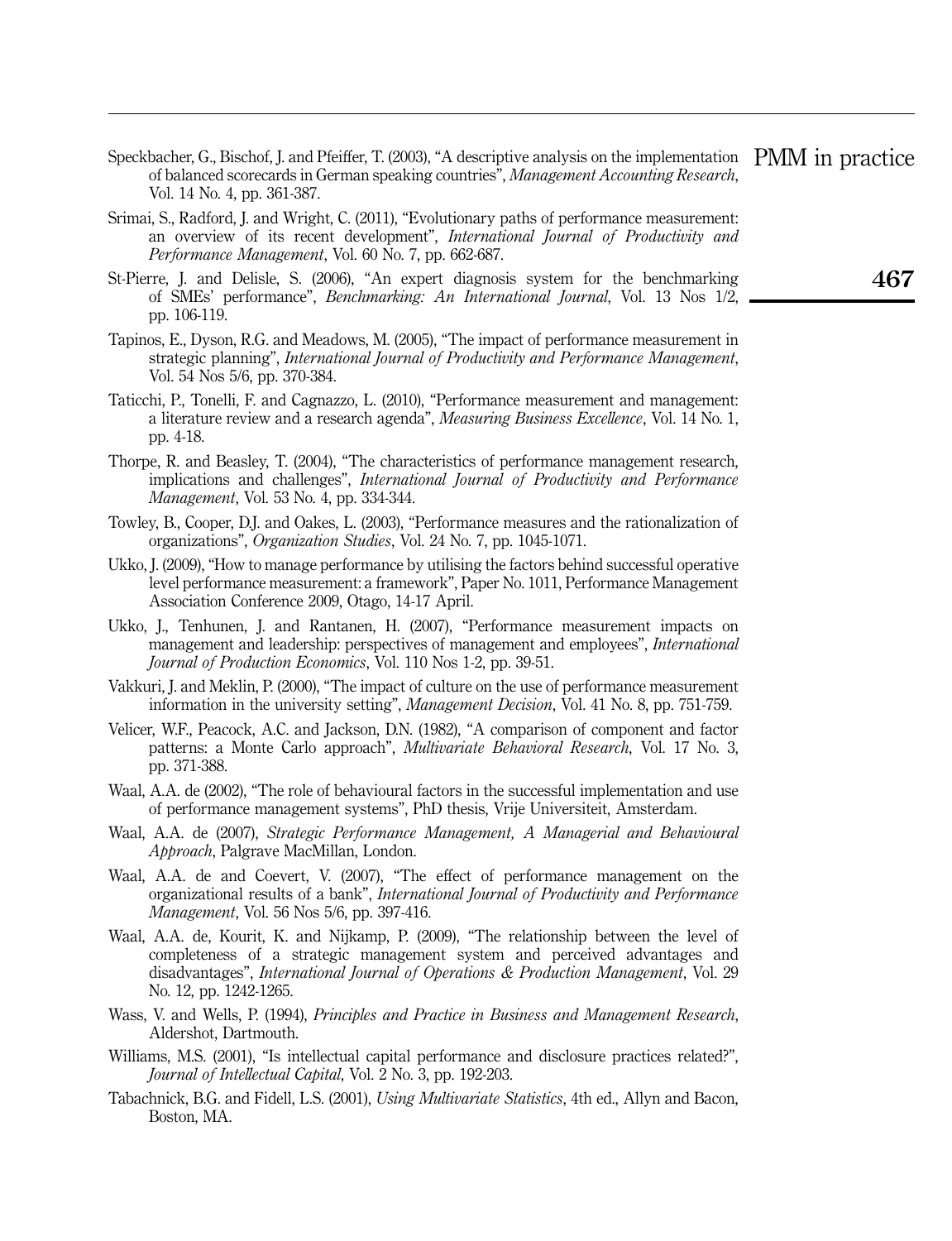| <b>IJPPM</b> | <b>Further reading</b>                                                                                                                                                                                                                                                                                                                                                                               |
|--------------|------------------------------------------------------------------------------------------------------------------------------------------------------------------------------------------------------------------------------------------------------------------------------------------------------------------------------------------------------------------------------------------------------|
| 62,5         | Chenhall, R.H. and Langfield-Smith, K. (2007), "Multiple perspectives of performance measures",<br><i>European Management Journal, Vol. 25 No. 4, pp. 266-282.</i>                                                                                                                                                                                                                                   |
|              | Greiling, D. (2005), "Performance measurement in the public sector: the German experience",<br>International Journal of Productivity and Performance Management, Vol. 54 No. 7,<br>pp. 551-567.                                                                                                                                                                                                      |
| 468          | Ittner, C.D. and Larcker, D.F. (2003), "Coming up short on nonfinancial performance<br>measurement", <i>Harvard Business Review</i> , Vol. 81 No. 11, pp. 88-95.                                                                                                                                                                                                                                     |
|              | Krugman, P. (1991), <i>Geography and Trade</i> , MIT Press, Cambridge.                                                                                                                                                                                                                                                                                                                               |
|              | Mundfrom, D.J., Shaw, D.G. and Tian, L.K. (2005), "Minimum sample size recommendations for<br>conducting factor analysis", International Journal of Testing, Vol. 5 No. 2, pp. 159-168.                                                                                                                                                                                                              |
|              | Pavlov, A. and Bourne, M. (2007), "Understanding the foundations of 'managing through<br>measures': the impact of performance measurement on organizational processes", paper,<br>4th Conference on Performance Measurement and Management Control, Nice, September,<br>pp. 26-28.                                                                                                                   |
|              | Scheipers, G., Ameels, A. and Bruggeman, W. (2004), "The cascading process for multi-level<br>balanced scorecard design: the case of a Belgian wastewater management company",<br>in Neely, A., Kennerly, M. and Walters, A. (Eds), <i>Performance Measurement and</i><br><i>Management: Public and Private, Centre for Business Performance, Cranfield University,</i><br>Cranfield, pp. 1209-1216. |

#### Corresponding author

André de Waal can be contacted at: andredewaal@planet.nl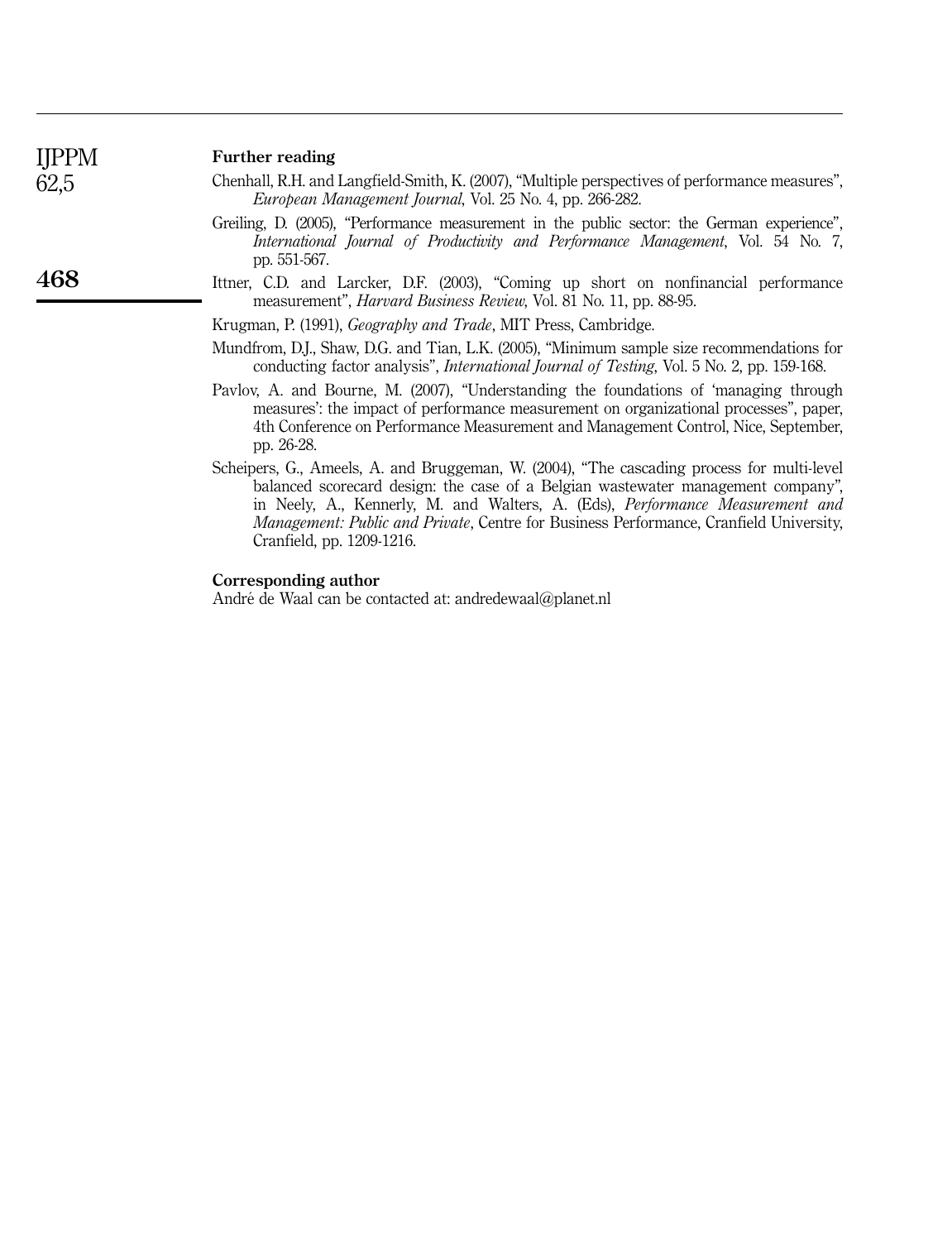|                                                                                                                                                                                                                                                                                                                                                                          | Literature source                                                                                                                                                                                                                                                                                                                                                                                                                       |
|--------------------------------------------------------------------------------------------------------------------------------------------------------------------------------------------------------------------------------------------------------------------------------------------------------------------------------------------------------------------------|-----------------------------------------------------------------------------------------------------------------------------------------------------------------------------------------------------------------------------------------------------------------------------------------------------------------------------------------------------------------------------------------------------------------------------------------|
| Quantitative advantage<br>Increase in revenue                                                                                                                                                                                                                                                                                                                            | Appendix 1<br>Malina and Selto (2001), Sim and Koh (2001), Davis and Albright (2002, 2004),<br>Waal (2002), Said et al. (2003), Braam and Nijssen (2004), Neely et al. (2004),                                                                                                                                                                                                                                                          |
| Increase in profit                                                                                                                                                                                                                                                                                                                                                       | Epstein et al. (2000), Davis and Albright (2002, 2004), Waal (2002), Said et al.<br>(2003), Said et al. (2003), Braam and Nijssen (2004), Neely et al. (2004),<br>Robinson (2004)<br>Robinson (2004)                                                                                                                                                                                                                                    |
| communication on the strategy<br>Qualitative advantage<br>Reduction in costs                                                                                                                                                                                                                                                                                             | Lovell et al. (2002), Baraldi and Monolo (2004), Heras (2004), Neely et al. (2004),<br>Sim and Koh (2001), Neely et al. (2004)                                                                                                                                                                                                                                                                                                          |
| Closer collaboration and better knowledge sharing and information<br>Strengthened focus on what is important for the organization<br>exchange between organizational units<br>Improvement of internal                                                                                                                                                                    | Mooraj et al. (1999), Kald and Nilsson (2000), Neely et al. (2004), Lawrie et al.<br>Mooraj et al. (1999), Kald and Nilsson (2000), Baraldi and Monolo (2004),<br>Papalexandris et al. (2004), Robinson (2004), Lawson et al. (2004)<br>(2004), Papalexandris et al. (2004), Robinson (2004)                                                                                                                                            |
| More focus on the achievement of results                                                                                                                                                                                                                                                                                                                                 | Dumond (1994), Bititci et al. (2004), Lawrie et al. (2004), Neely et al. (2004),<br>Neely et al. (2004), Self (2004)<br>Self (2004)                                                                                                                                                                                                                                                                                                     |
| of organizational units<br>Higher quality of performance information<br>Better strategic alignment                                                                                                                                                                                                                                                                       | Lawson et al. (2004), Neely et al. (2004), Robinson (2004), IOMA Business<br>Malina and Selto (2001), Shulver and Antarkar (2001), Lovell et al. (2002),<br>intelligence at Work (2005), Tapinos et al. (2005)                                                                                                                                                                                                                          |
| Higher commitment of organizational members to the organization<br>Better understanding of organizational members of the strategy<br>More clarity of people about their contribution towards<br>achievement of the strategy and organizational goals<br>Improvement in the decision-making process<br>Improvement of management quality<br>Higher operational efficiency | Lawson et al. (2004), Neely et al. (2004), Papalexandris et al. (2004)<br>Dumond (1994), Mooraj et al. (1999), Kald and Nilsson (2000)<br>Malina and Selto (2001), Neely et al. (2004), Bititci et al. (2004)<br>Malina and Selto (2001), Waal (2002), Neely et al. (2004)<br>Lovell et al. (2002), Heras (2004), Neely et al. (2004)<br>Waal (2002), Neely et al. (2004), Robinson (2004)<br>Neely et al. (2004), Lawson et al. (2005) |
| More proactivity of organizational members<br>Better achievement of organizational goals<br>Higher innovativeness                                                                                                                                                                                                                                                        | Neely et al. (2004), Lawson et al. (2005), Tapinos et al. (2005)<br>Waal (2002), Lawson et al. (2005), Tapinos et al. (2005)<br>Sim and Koh (2001), Waal (2002), Self (2004)                                                                                                                                                                                                                                                            |
|                                                                                                                                                                                                                                                                                                                                                                          | (continued)                                                                                                                                                                                                                                                                                                                                                                                                                             |
| Table AI.<br>Listing of PMM<br>advantages,<br>disadvantages<br>and reasons for use<br>identified in the literature                                                                                                                                                                                                                                                       | PMM in practice<br>469                                                                                                                                                                                                                                                                                                                                                                                                                  |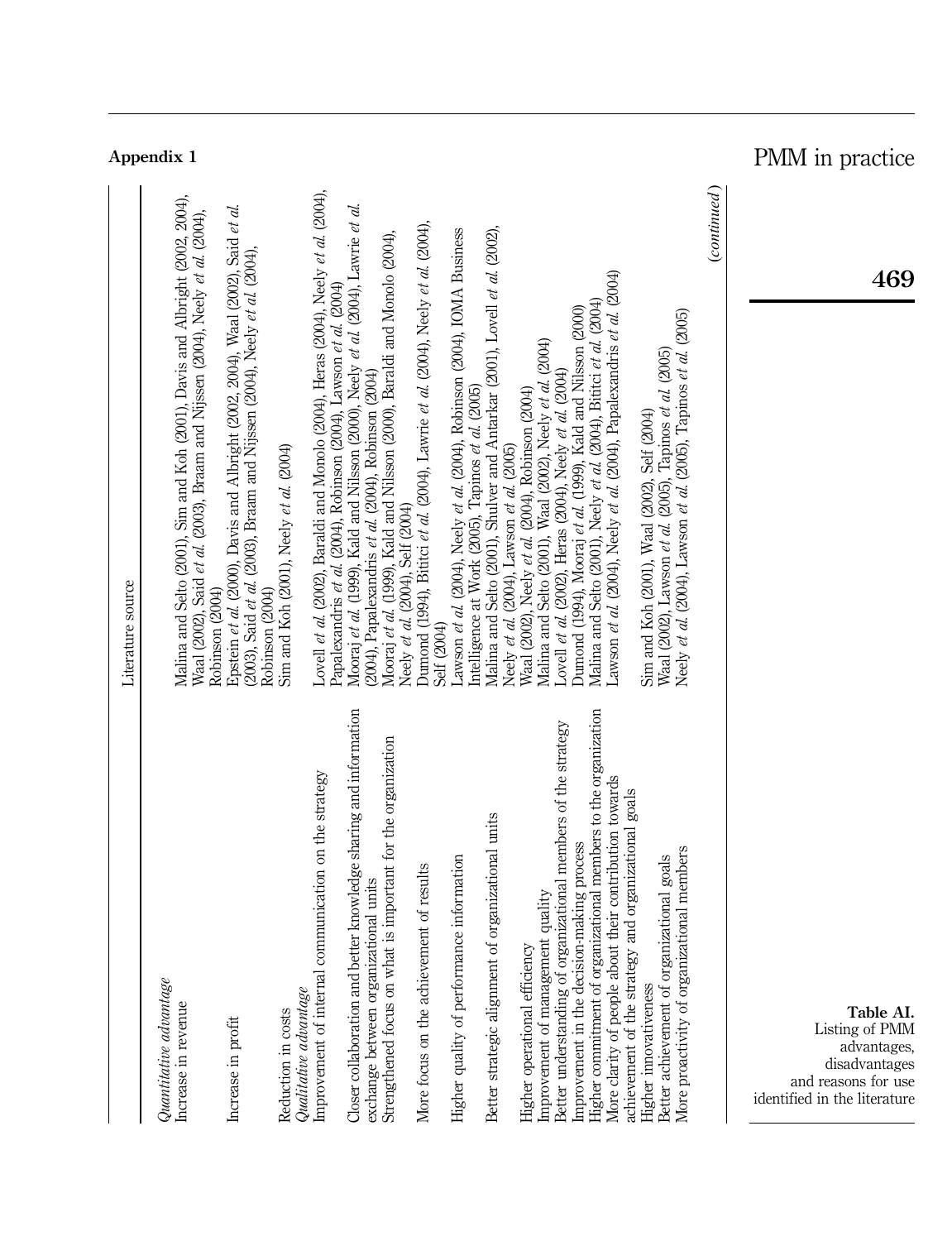| <b>IJPPM</b><br>62,5<br>470 | Literature source | Malina and Selto (2001), Neely et al. (2004)<br>Lawson et al. (2004), Neely et al. (2004)<br>Waal (2002), Brown (2004)                                                   | Shulver and Antarkar (2001), Neely et al. (2004)<br>Sim and Koh (2001), Papalexandris et al. (2004)<br>Lovell et al. (2002), Tapinos et al. (2005)<br>Waal (2002), Self (2004) | Dumond (1994), Kald and Nilsson (2000), Self (2004), IOMA, Business Intelligence<br>Braam and Nijssen (2004), IOMA Business Intelligence at Work (2005)<br>Kald and Nilsson (2000), IOMA Business Intelligence at Work (2005)<br>Kald and Nilsson (2000), Papalexandris et al. (2004)<br>at Work (2005) | Kald and Nilsson (2000), Malina and Selto (2001)<br>Kald and Nilsson (2000), Sim and Koh(2001)<br>Kald and Nilsson, (2000), Neely et al. (2004)                                          | Kald and Nilsson (2000), IOMA Business Intelligence at Work, (2005) | Robinson (2004)<br>Robinson (2004)<br>Robinson (2004)<br>Robinson (2004)<br>Robinson (2004)<br>Robinson (2004)<br>Robinson (2004)<br>Robinson (2004)<br>Robinson (2004)                                                                                                                                                                                                                  |
|-----------------------------|-------------------|--------------------------------------------------------------------------------------------------------------------------------------------------------------------------|--------------------------------------------------------------------------------------------------------------------------------------------------------------------------------|---------------------------------------------------------------------------------------------------------------------------------------------------------------------------------------------------------------------------------------------------------------------------------------------------------|------------------------------------------------------------------------------------------------------------------------------------------------------------------------------------------|---------------------------------------------------------------------|------------------------------------------------------------------------------------------------------------------------------------------------------------------------------------------------------------------------------------------------------------------------------------------------------------------------------------------------------------------------------------------|
| Table AI.                   |                   | More clarity for organizational members about their roles and<br>Higher quality of products and services<br>control<br>More effective management<br>goals to be achieved | Strengthened reputation of the organization as a quality firm<br>Better strategic planning process<br>Higher employee satisfaction<br>Stronger process orientation             | There are too many performance indicators<br>information<br>It is too expensive and too bureaucratic<br>competition<br>It causes too much internal<br>There is too much financial<br>Qualitative disadvantage                                                                                           | are too subjective and therefore<br>There is not enough strategic information in the system<br>The performance information is too aggregated<br>The performance indicators<br>unreliable | information<br>There is too much historical<br>Reason for use       | Better facilitation of cross-functional understanding<br>Need for a broader set of measures of performance<br>Stronger individual accountability of employees<br>Formalization of the strategic planning process<br>of performance<br>Stronger commitment of top management<br>More accurate measurement<br>More focus on the strategy<br>Stronger accountability<br>Better goal setting |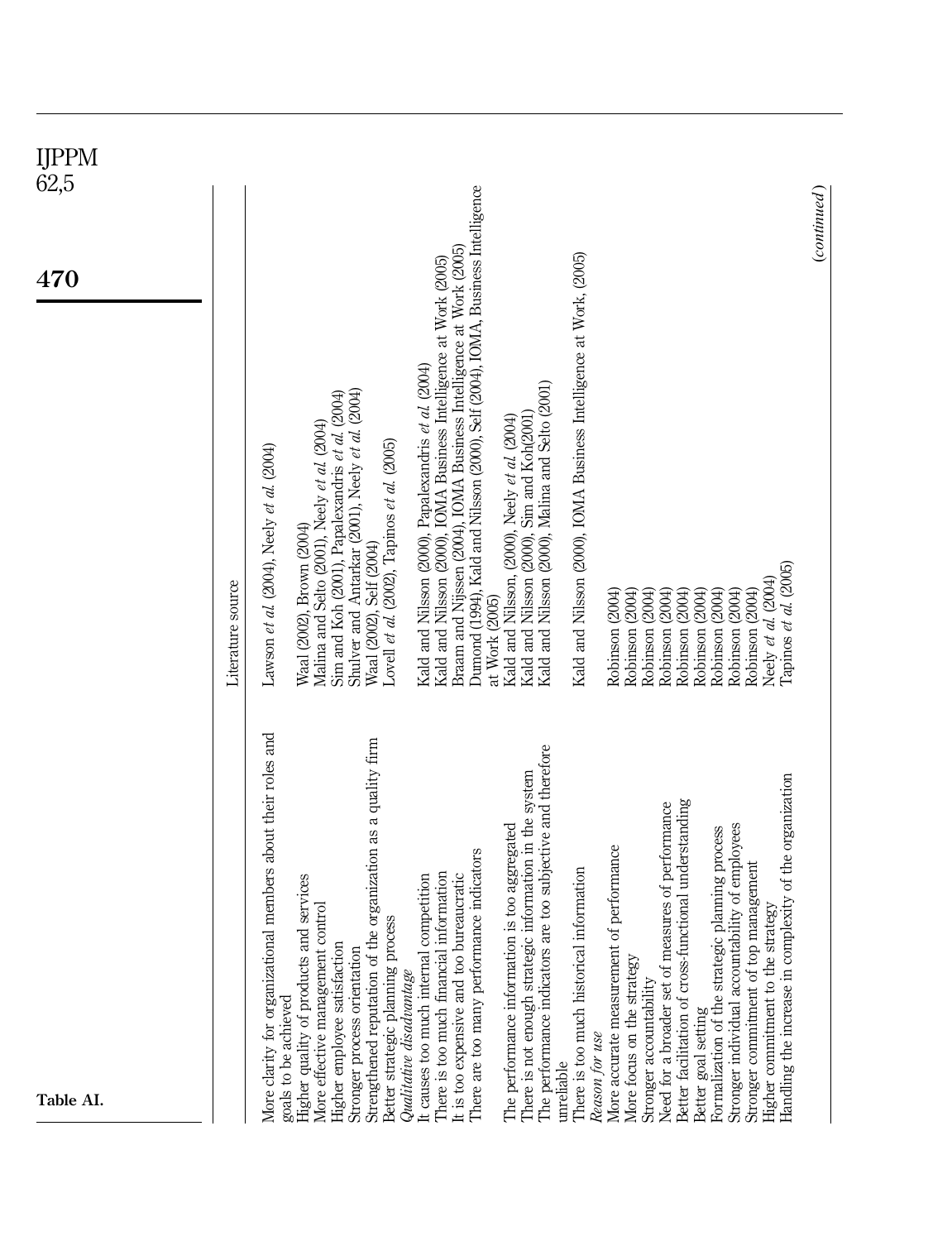| PMM in practice |                                                                                                                                                                                                                                                                                                                                                                                                                                                                                                                                                                                                                                                                                                                                                                                                                                                                                                                                                                                                                                                                                                                                                                                                                                                                                                                                                                |                   |
|-----------------|----------------------------------------------------------------------------------------------------------------------------------------------------------------------------------------------------------------------------------------------------------------------------------------------------------------------------------------------------------------------------------------------------------------------------------------------------------------------------------------------------------------------------------------------------------------------------------------------------------------------------------------------------------------------------------------------------------------------------------------------------------------------------------------------------------------------------------------------------------------------------------------------------------------------------------------------------------------------------------------------------------------------------------------------------------------------------------------------------------------------------------------------------------------------------------------------------------------------------------------------------------------------------------------------------------------------------------------------------------------|-------------------|
| 471             | (2004)<br>(2004)<br>(2004)<br>(2004)<br>(2004)<br>(2004)<br>(2004)<br>(2004)<br>(2004)<br>(2004)<br>(2004)<br>(2004)<br>(2004)<br>(2004)<br>(2004)<br>(2004)<br>(2004)<br>(2004)<br>(2004)<br>(2004)<br>(2004)<br>(2004)<br>(2004)<br>(2004)<br>(2004)<br>(2004)                                                                                                                                                                                                                                                                                                                                                                                                                                                                                                                                                                                                                                                                                                                                                                                                                                                                                                                                                                                                                                                                                               |                   |
|                 | awson et al.<br>awson et al.<br>awson et al.<br>awson et al.<br>awson et al.<br>Jawson et al.<br>Jawson et al.<br>awson et al.<br>awson et al.<br>awson et al.<br>awson et al.<br>awson et al.<br>awson et al.<br>awson et al.<br>awson et al.<br>awson et al.<br>awson et al.<br>awson et al.<br>awson et al.<br>awson et al.<br>awson et al.<br>awson et al.<br>awson et al.<br>awson et al.<br>awson et al.<br>awson et $a$                                                                                                                                                                                                                                                                                                                                                                                                                                                                                                                                                                                                                                                                                                                                                                                                                                                                                                                                 | Literature source |
| Table AI.       | ormance at various organizational levels<br>Better communicating of strategy to everyone in the organization<br>Monitor whether the business is creating value for shareholders<br>racking progress towards achievement of organizational goals<br>Providing a better picture of customer and product profitability<br>betermination of the bonus of management and/or staff<br>Pacilitate comparison with other, similar business units<br>Aligning employee behaviour with strategic objectives<br>Being able to measure people, projects and strategy<br>regulatory compliance<br>Translating the strategy into operational terms<br>dentity possible needs for changes in strategy<br>of business strategy<br>Veed to correlate measures and actions better<br>Provide information for external reporting<br>Making responsibility accounting possible<br>Decision support at top management level<br>Requirement of governmental regulations<br>Aligning the organization to the strategy<br>Requirement of a business opportunity<br>Veed to make strategy everyone's job<br>decision support at operational level<br>Inhance quality of the organization<br>inking rewards to performance<br>Expectation of the stock market<br>Pacilitate a process orientation<br>Being able to measure perf<br>Inforcing and monitoring<br>Pacilitate implementation |                   |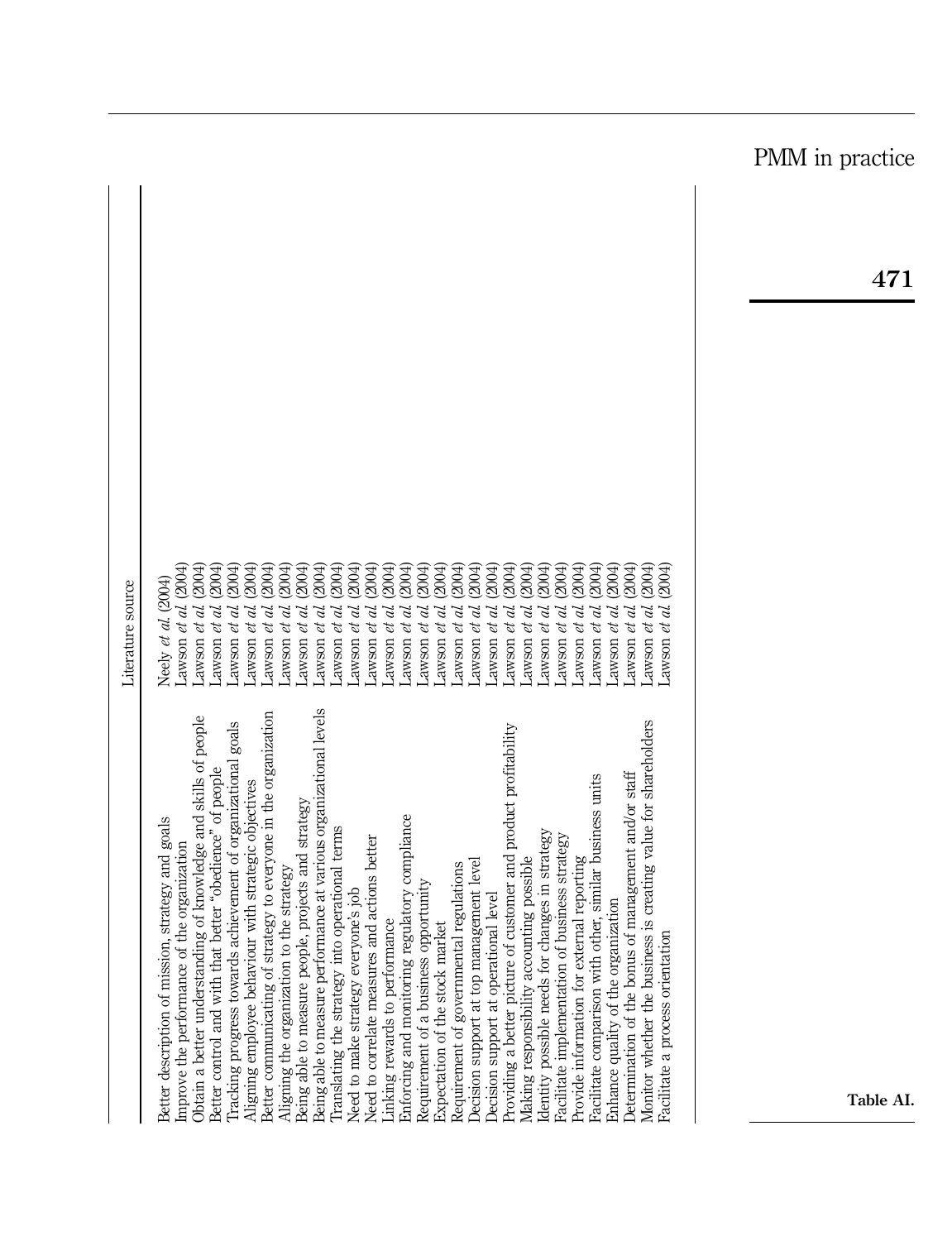IJPPM 62,5

# Appendix 2. Matching the advantages and disadvantages of PMM with the BSC

In this appendix the advantages and disadvantages of PMM as identified in the literature are categorized according to the four perspectives of the BSC.

| 472 | <b>BSC</b> perspective        | Advantages                                                                                                                                                                                                                                                                                                                                                                                                                                                                                                                       |
|-----|-------------------------------|----------------------------------------------------------------------------------------------------------------------------------------------------------------------------------------------------------------------------------------------------------------------------------------------------------------------------------------------------------------------------------------------------------------------------------------------------------------------------------------------------------------------------------|
|     | Financial                     | Increase in revenue<br>Increase in profit<br>Reduction in costs                                                                                                                                                                                                                                                                                                                                                                                                                                                                  |
|     | Customer                      | More focus on the achievement of results<br>Better achievement of organizational goals<br>Strengthened focus on what is important for the organization<br>Higher quality of products and services<br>Strengthened reputation of the organization as a quality firm<br>Improvement in communication in the organization on the strategy<br>Higher quality of performance information<br>Better strategic alignment of organizational units                                                                                        |
|     | Internal                      | Higher operational efficiency<br>Improvement of management quality<br>Improvement in the decision-making process<br>More effective management control<br>Stronger process orientation<br>Better strategic planning process<br>Higher commitment of organizational members to the organization<br>Better understanding of organizational members of the strategy<br>More clarity of people about their contribution towards achievement<br>of the strategy and organizational goals<br>More proactivity of organizational members |
|     | Innovative/people             | More clarity for organizational members about their roles and goals<br>to be achieved<br>Higher employee satisfaction<br>Disadvantages                                                                                                                                                                                                                                                                                                                                                                                           |
|     | Financial<br>Customer         | There is too much financial information<br>It is too expensive and too bureaucratic<br>No disadvantages found<br>There are too many performance indicators<br>The performance information is too aggregated                                                                                                                                                                                                                                                                                                                      |
|     | Internal<br>Innovative/people | There is not enough strategic information in the system<br>The performance indicators are too subjective and therefore unreliable<br>It causes too much internal competition                                                                                                                                                                                                                                                                                                                                                     |